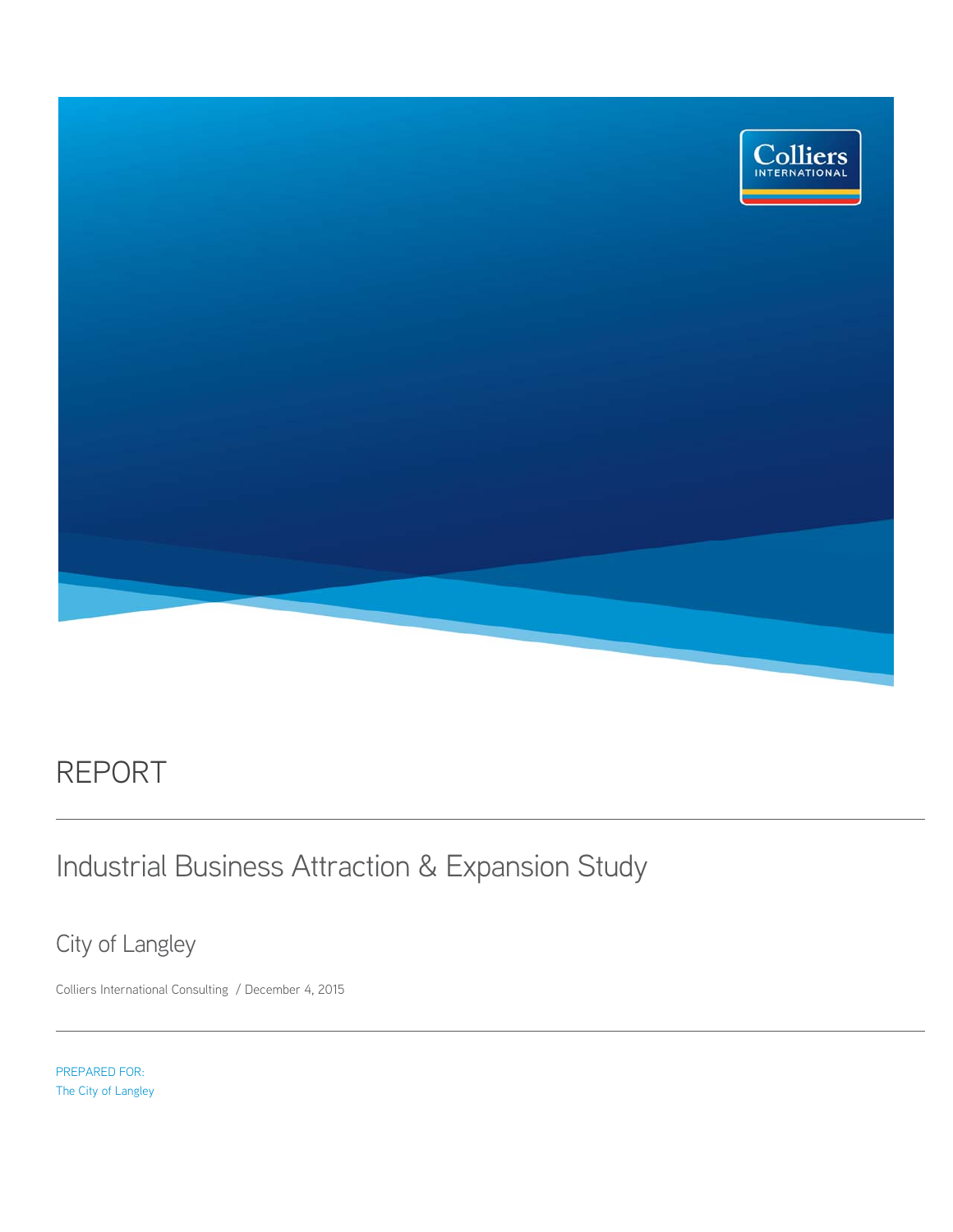

Gerald Minchuk Dir. of Development Services and Economic Development City of Langley 20399 Douglas Crescent Langley, BC V3A 4B3

December 4, 2015

Dear Mr. Minchuk,

Re: City of Langley Industrial Business Attraction & Expansion Study

Please find enclosed Colliers International Consulting's draft report which investigates the factors affecting industrial business attraction and expansion within the City of Langley. Also enclosed are strategic business development and marketing recommendations derived from the study.

Should you have any questions regarding this report, please do not hesitate to contact me directly at (604) 685- 4808.

Sincerely,

James Smerdon Vice President, Director | Retail Consulting +1 (604) 685 - 4808 James.Smerdon@colliers.com

Gordon Easton Managing Director +1 (604) 662 - 2642 Gordon.Easton@colliers.com

Colliers International Consulting 1900 - 200 Granville Street Vancouver, BC V6C 2R6 604.681.4111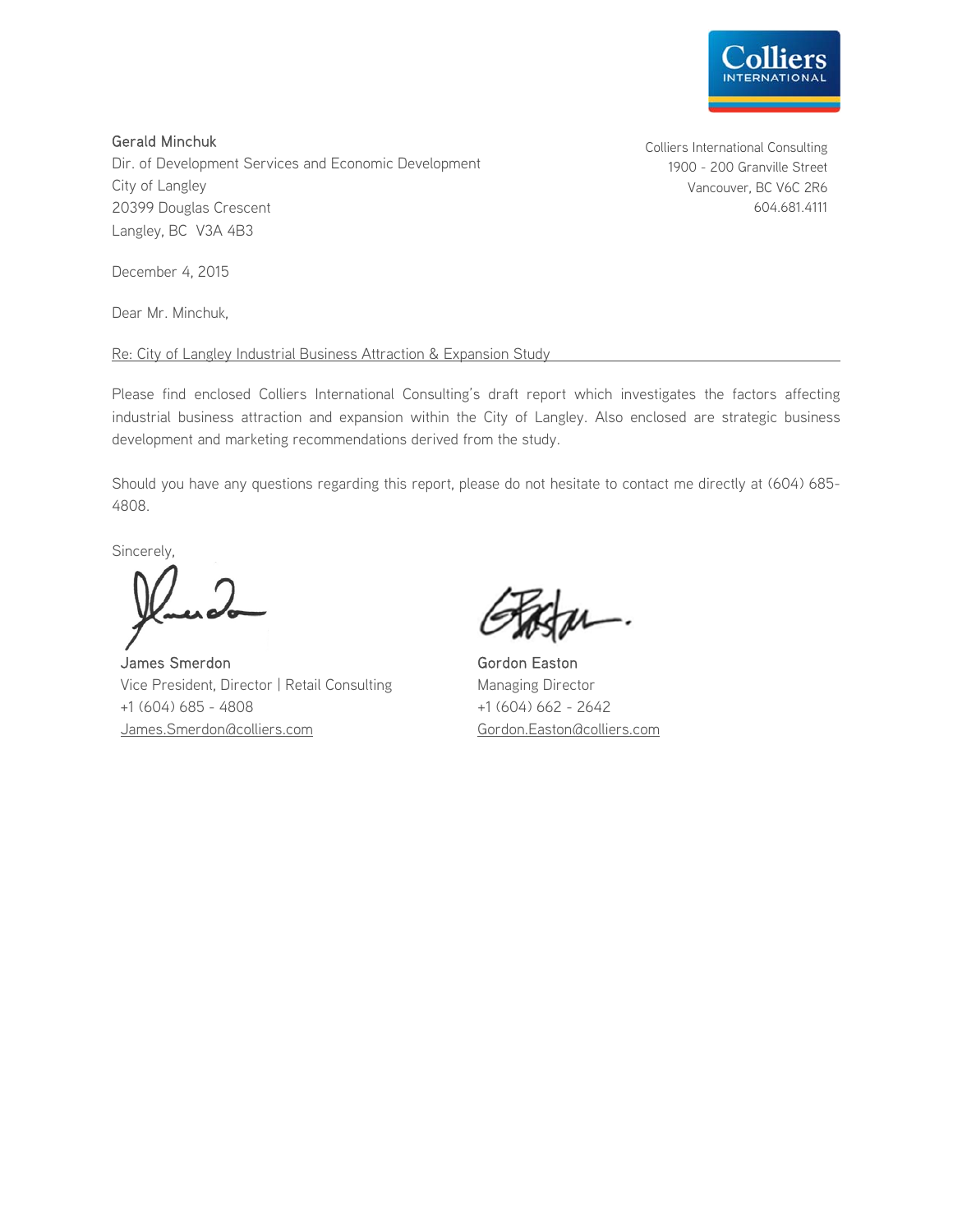# Table of Contents

| Langley Township and City Industrial Market Trends5  |  |
|------------------------------------------------------|--|
|                                                      |  |
|                                                      |  |
|                                                      |  |
|                                                      |  |
| Data Sources for Investment Location Decisions 11    |  |
| Key Data Sets for Investment Location Decisions 11   |  |
|                                                      |  |
|                                                      |  |
|                                                      |  |
|                                                      |  |
| Business Development and Marketing Recommendations23 |  |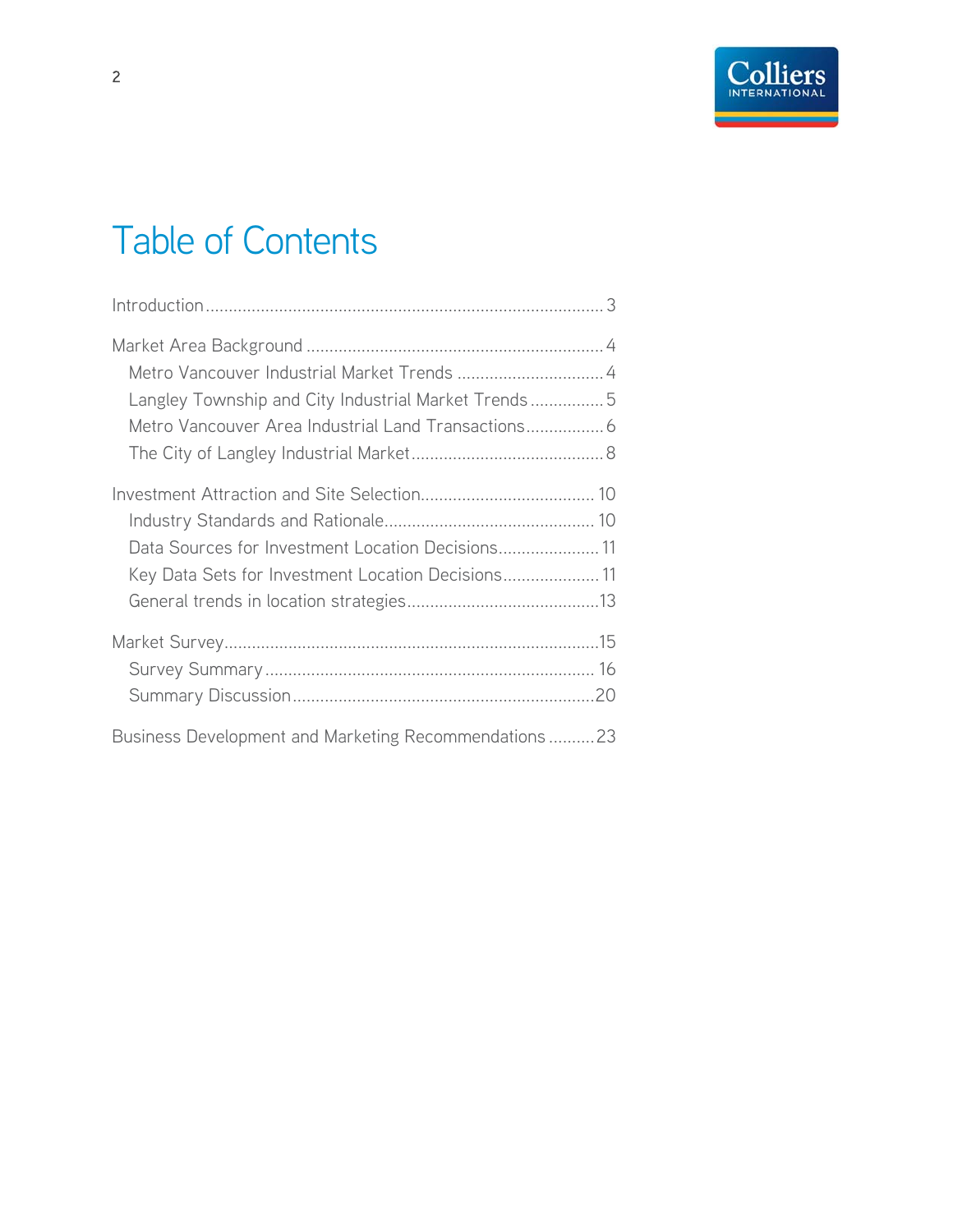

## **Introduction**

Colliers International Consulting (CIC) has been retained to conduct an Industrial Business Attraction Study for the City of Langley. The objectives of this report are to examine the following:

- Regional and local industrial building and land market trends affecting the City of Langley's industrial base
- Factors affecting investment attraction and site selection including:
	- o Industry standards and rationale
	- o Data sources for investment location decisions
	- o General trends in location strategies
- Industrial landowner, business, and leasing/sale representative opinions of the City's strengths and weaknesses in attracting industrial business, as well as their rating of site selection factors

The following pages will provide a foundational understanding of factors affecting the City's ability to attract industrial business and investment and will conclude with:

- A discussion of Langley's relative strengths and weaknesses compared to other local industrial submarkets
- Xey recommendations for business development and marketing tools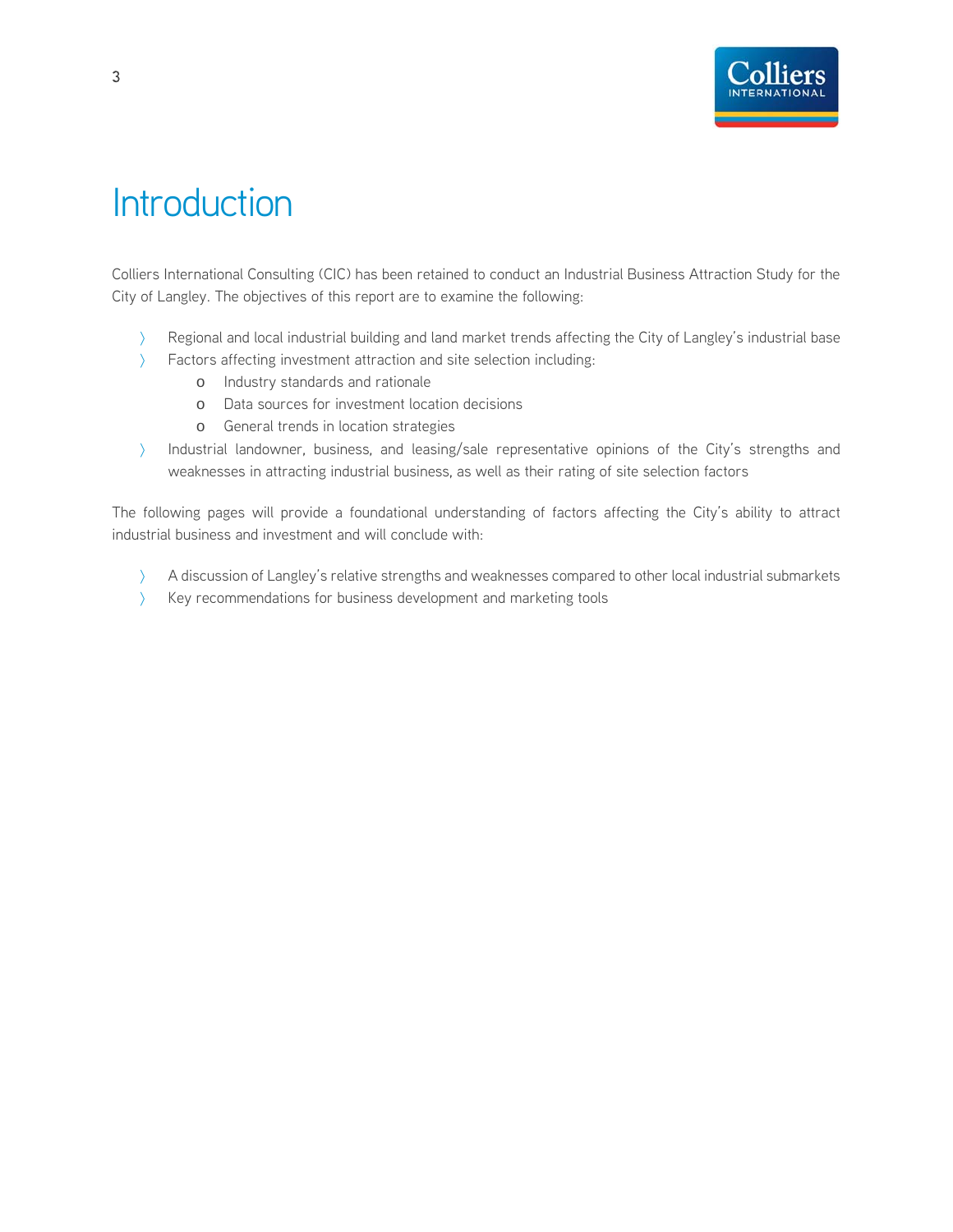## Market Area Background

### Metro Vancouver Industrial Market Trends

As a result of increasing U.S. demand for Canadian exports given a favorable exchange rate environment, British Columbia is expected to achieve 3.1% growth in real GDP throughout 2015. This optimism was reflected in the Metro Vancouver leasing market in the second quarter of 2015, as under-contract and firm business translated to more than one million square feet of demand for large

| <b>Market Indicators</b><br>Relative to prior period | Q2 2015   | Q2 2014   | Trend |
|------------------------------------------------------|-----------|-----------|-------|
| <b>VACANCY</b>                                       | 3.3%      | 4.1%      |       |
| YTD NET ABSORPTION (SF)                              | 2,796,910 | 1,663,555 | ♠     |
| YTD NEW SUPPLY (SF)                                  | 1,695,768 | 1,639,173 | ♠     |
| UNDER CONSTRUCTION (SF)                              | 2,954,782 | 2,076,940 | €     |
| AVERAGE ASKING NET<br>RENT*                          | \$8.01    | \$8.12    |       |

\*Average Asking Net Rent is calculated using a weighted average

bay industrial warehouse space in the region.

Improved confidence in the economy and tenants' need for growth constitute the primary drivers of such strong positive leasing activity. Several expansion deals transacted in the second quarter of 2015 contributed toward filling vacancies that had been on the market for some time, including Orbit Distribution Systems' relocation to occupy 147,378 square feet in the former Honda parts distribution center on Worster Court in Richmond, as well as Direct Limited Partnership's acquisition of 102,536 square feet at Grosvenor Canada's Millennium VI facility on Annacis Island in Delta.

The necessity for more space to hold increasing amounts of inventory places additional pressure on a tight market already constrained by limited availability and of land for development. While upwards of 600,000 square feet of speculative development is planned for Campbell Heights Business Park in Surrey, construction won't complete until the first half of 2016, making it a considerable challenge to locate distribution center space or occupiers in the Fraser Valley, let alone within the inner-core markets.

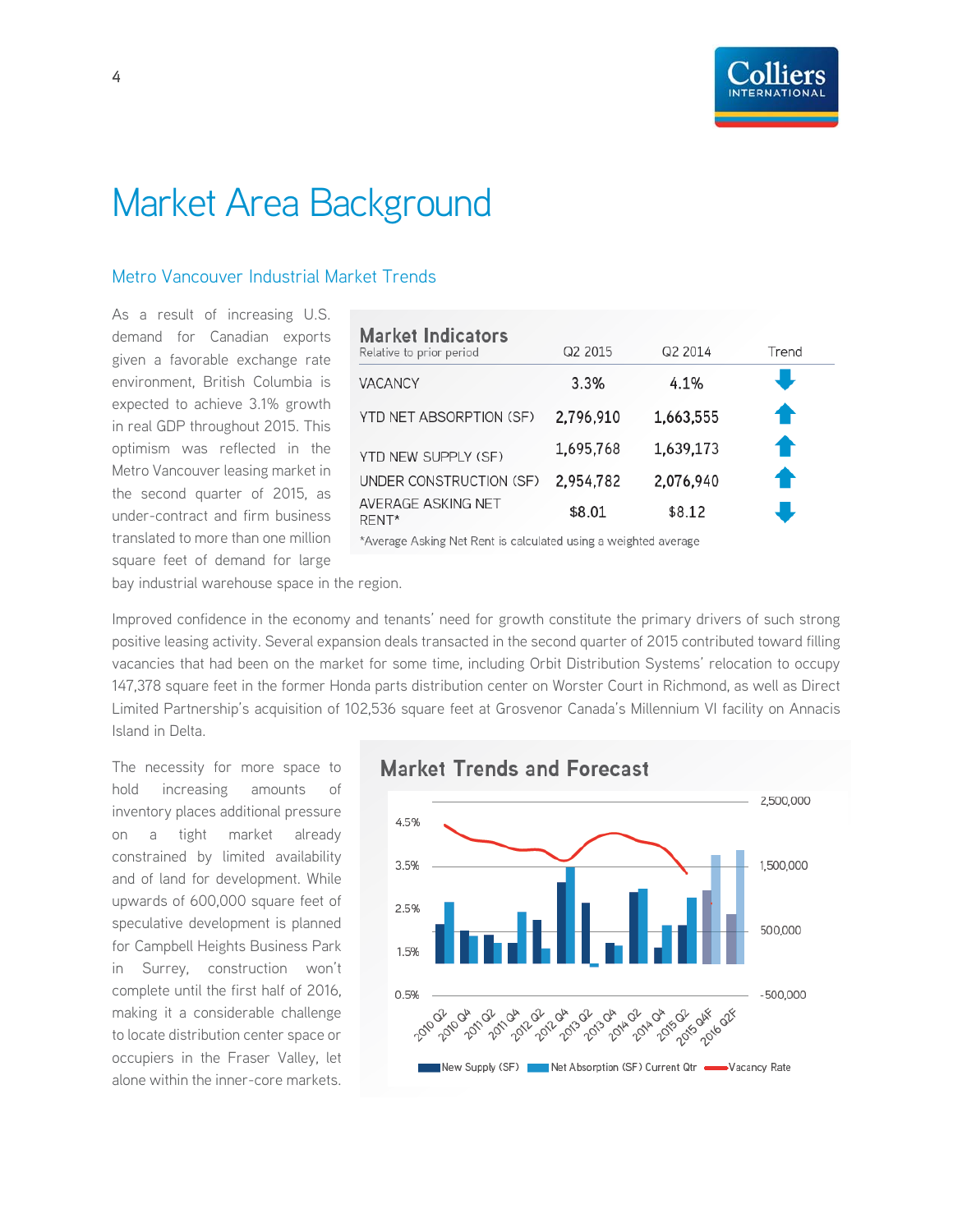





With current vacancies comprised largely of older generation buildings, landlords around the region are increasingly willing to offer discounted rental rates in order to remain competitive amidst a persistent flight-to-quality phenomenon. As industrial space across size categories and submarkets rapidly fills, and little new supply is expected to arrive over the short-term, a modest appreciation in lease rates for Tier-1 and Class A facilities is expected over the latter part of 2015.

With the Bank of Canada overnight interest rate projected to remain unchanged over the coming year, and the low Canadian bond yield, commercial property remains an attractive investment, particularly in Metro Vancouver where strong demand continues to apply significant downward pressure on capitalization rates. A shortage of investment opportunities has caused Class B and Class C industrial buildings to be readily purchased at yields under 6.0%, falling to below 4.0% in areas of Vancouver and North Vancouver as local private investors' stake a claim in neighborhoods primed for redevelopment.

#### Langley Township and City Industrial Market Trends

Negative absorption in Langley over the second quarter of 2015 reflects the completion of Beedie Development Group's 124,000-square-foot multi-tenant Northview Business Centre facility in Gloucester Industrial Estates. With demand increasing for opportunities to purchase, a new 87,000-square-foot strata development scheduled for is expected to be well-received by buyers.

**Summary Statistics** Q2 2015 Q2 2014 Trend 2.9% Vacancy Rate 1.8% YTD Net Absorption (SF) 634,441 224,059 YTD New Supply (SF) 640,972 14,709 Under Construction (SF) 86,510 431,619 Weighted Average Asking Net \$8.24 \$8.05 Rent (\$/SF)

As a result of constrained land inventory and low likelihood of new supply, the Port Kells industrial

area boasts the lowest vacancy rate in the region. Remaining vacancies consist solely of older buildings, and landlords have become incentivized to compete by offering discounted lease rates to fill spaces with structural challenges.

Rental rates for newer generation buildings continue to rise in Gloucester and Port Kells, where tenants have leased large-bay spaces at strong rates into the double digits. Investment sales have been scarce, but off-market deals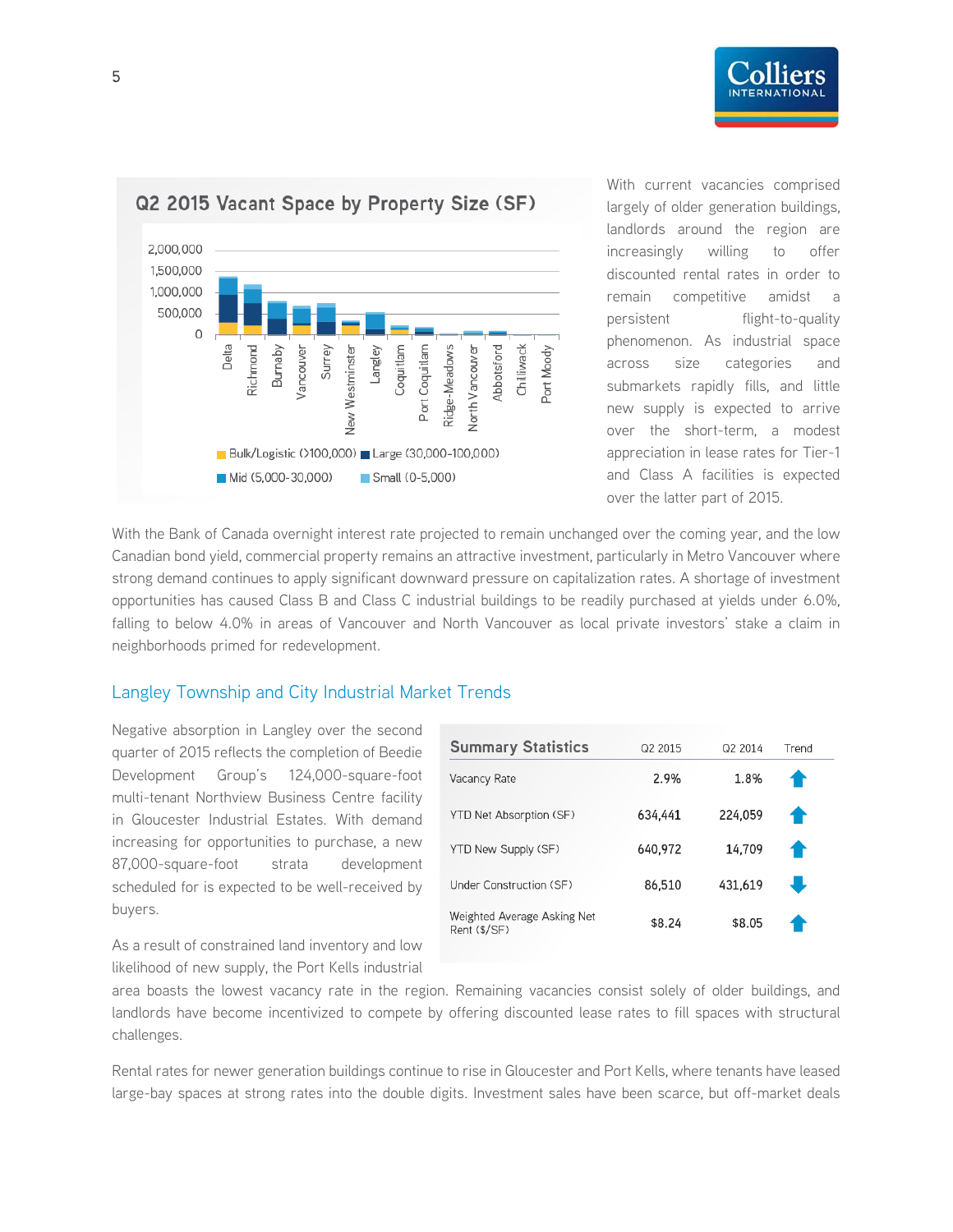![](_page_6_Picture_0.jpeg)

such as the Jim Pattison Group exercising its option to purchase 5016 272nd Street reflect strength in this sector of the market.

#### Metro Vancouver Area Industrial Land Transactions

The following map shows the sales of industrially-zoned lands in the Metro Vancouver area since 1999. The sales are scaled by relative size of the subject parcels, and are shaded according to relative price, with green being a lower and red being a higher price per acre.

![](_page_6_Figure_4.jpeg)

Source: RealNet.com, Colliers International

Generally, industrial transactions in the region occurred within industrial parks along major transit routes, with the exception of Campbell Heights in Surrey, and the Kanaka area of Maple Ridge. Parcels near city centres and within Vancouver, Richmond, and Burnaby tended to be smaller in size and more expensive due to a lack of supply and competing quasi-commercial or office uses. Parcel sales within the City of Langley tended to be smaller in size and some of the most expensive within the Fraser Valley.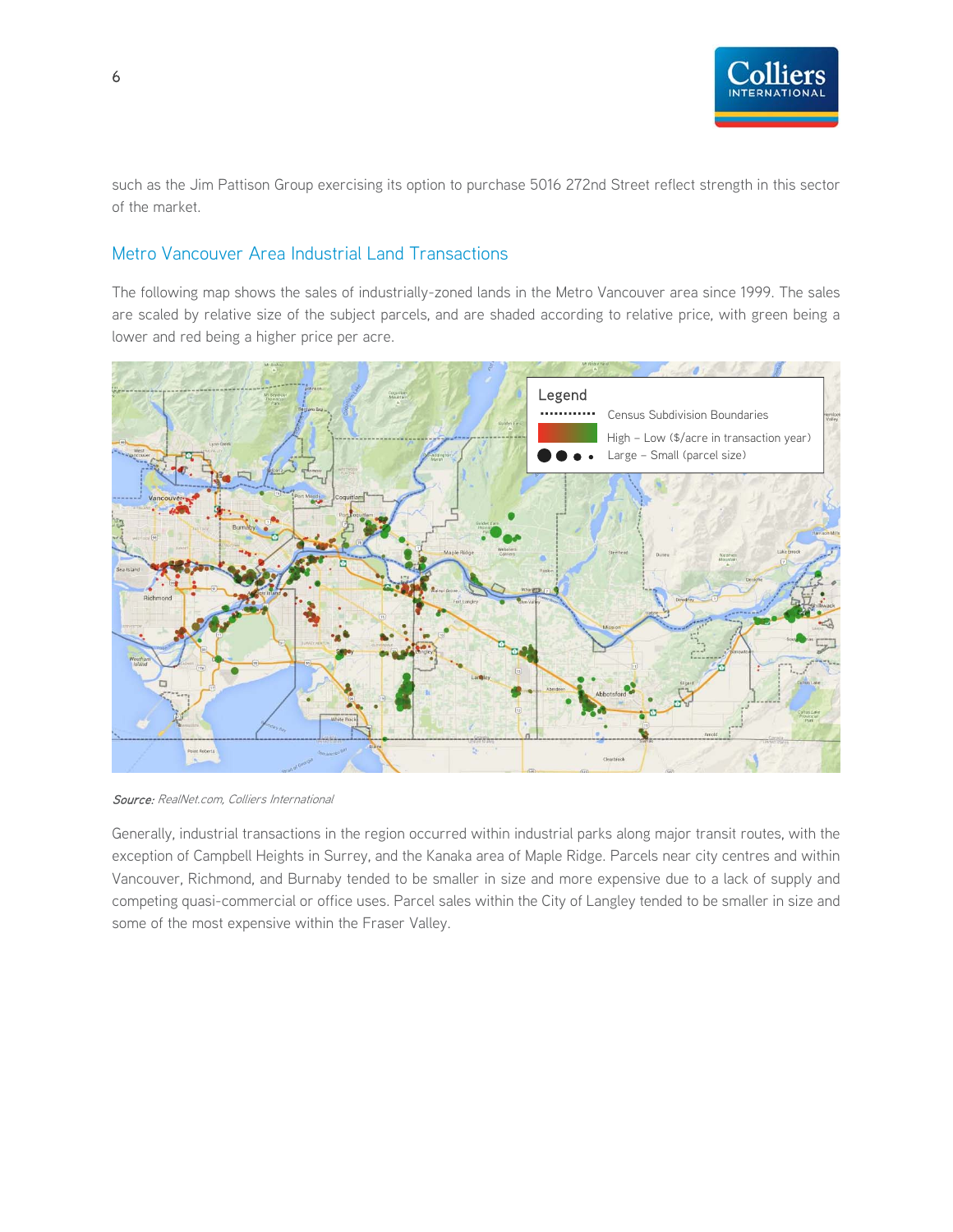![](_page_7_Picture_0.jpeg)

The chart below shows the average price per acre of industrial land transactions since 2013. The data is grouped by municipality or region<sup>1</sup>.

![](_page_7_Figure_2.jpeg)

#### Source: RealNet.com, Colliers International

 $\overline{a}$ 

Note that municipalities with insufficient data for sales in the 1-10 acre range have been excluded. Also note that larger parcels tend to sell for a lower price per acre due to economies of scale. Thus, the average price in municipalities with a greater number of large parcel sales tends to be skewed lower.

The core municipalities (Vancouver and surrounding), averaged at \$1.3 to \$4.2 million per acre. The City and Township of Langley together displayed the highest price per acre within the Fraser Valley, due to the lack of supply and high demand for industrial land in these areas.

<sup>&</sup>lt;sup>1</sup> Note that the City of Langley and Township of Langley are grouped together.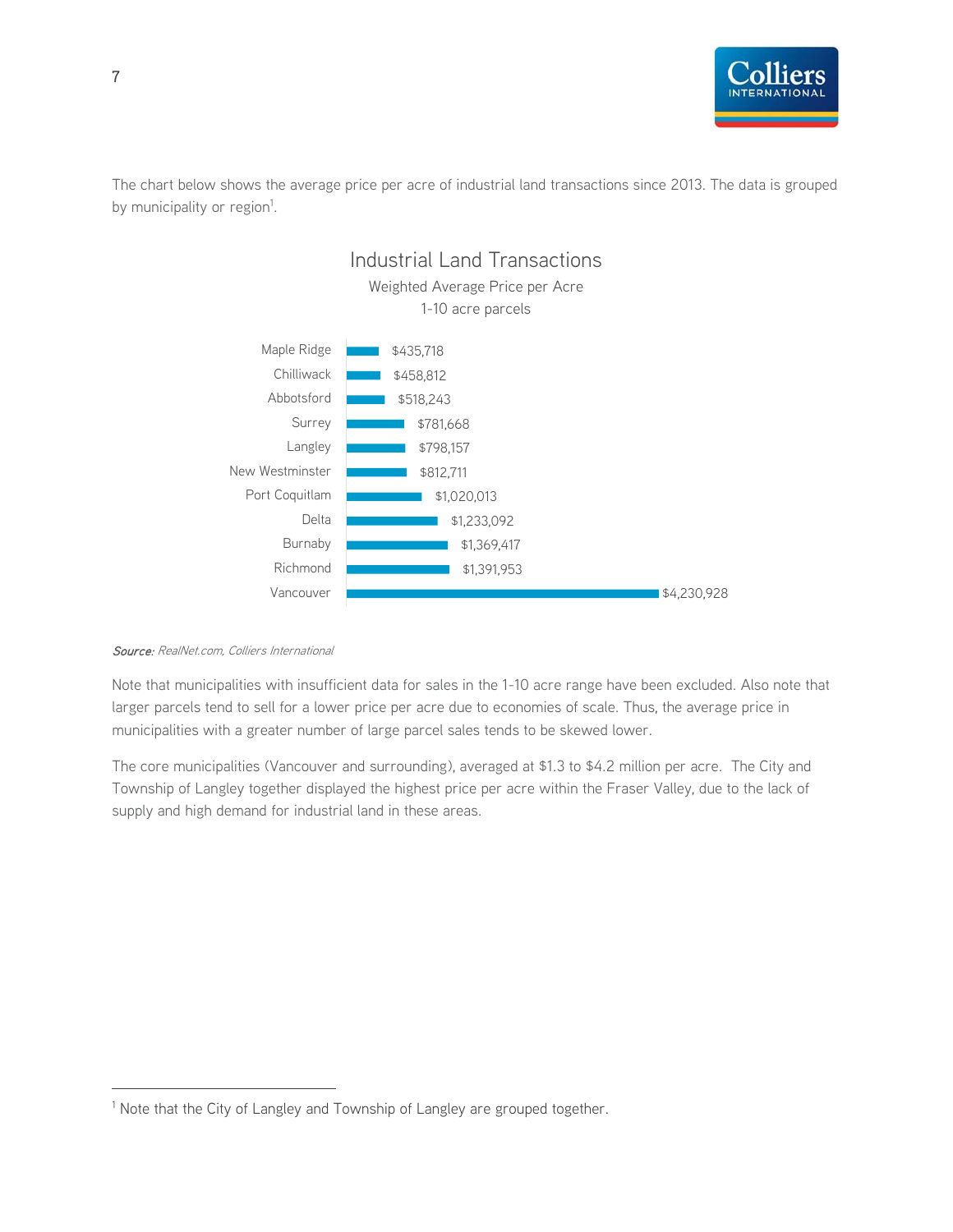![](_page_8_Picture_0.jpeg)

## The City of Langley Industrial Market

The City of Langley has approximately 2.86 million square feet of market industrial space<sup>2</sup> located within four submarkets: Production Way, Logan Central, Duncan Way, and 56 Avenue.

![](_page_8_Picture_3.jpeg)

Source: City of Langley Industrial Land Use Study

The following map displays the above-mentioned zoning categories and industrial buildings within Colliers' inventory as points colored by date of year built.

![](_page_8_Figure_6.jpeg)

Source: Colliers International

 $\overline{a}$ 

<sup>&</sup>lt;sup>2</sup> Excludes airports, airplane hangars, auto salvage facilities, car dealerships, cement/gravel plants, chemical/oil refineries, contractor storage yards, landfills, lumberyards, railroad yards, self-storage, shipyards, utility sub-stations, vacant lots, water treatment facilities.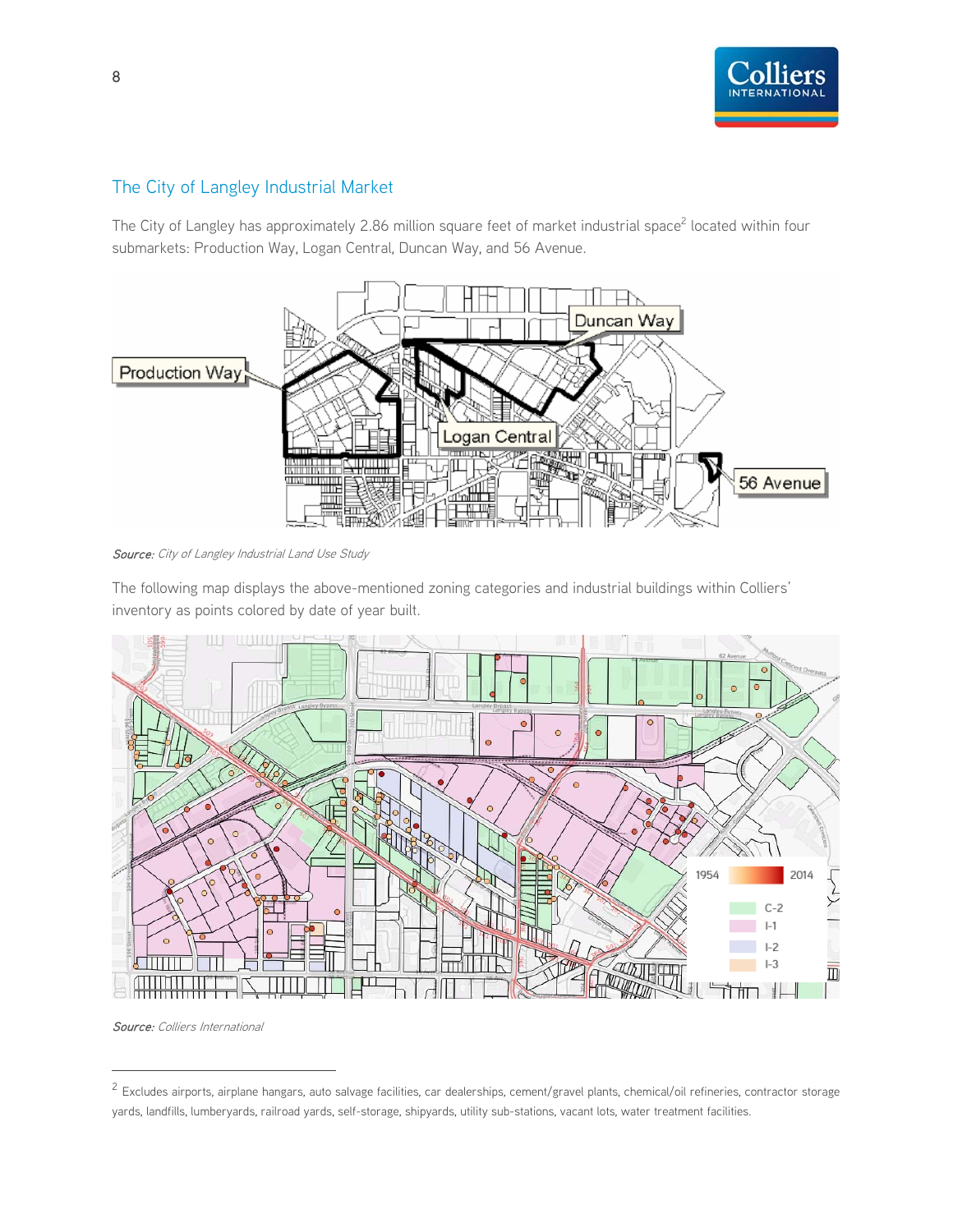![](_page_9_Picture_0.jpeg)

The 2.86 million square-foot building inventory is distributed across several zoning categories, including I-1 Light Industrial, I-2 Heavy Industrial, I-3 Special Industrial, and C-2 Service Commercial.

The average industrial building in the City of Langley is 35 years old, compared to 12 years old for the Township of Langley submarket of Gloucester and 22 years for the Township of Langley submarket of Port Kells.

On average, the buildings located within the Production Way submarket of the City of Langley are 33 years old. Buildings located within Duncan Way are slightly newer, on average 26 years old, and buildings in Logan Central are the oldest, 41 years old on average.

In discussion with the City of Langley, Colliers has gathered that the City's key priorities for their industrial lands are the following:

- More employment
- Lower vacancy rates
- Higher forms of development for a greater contribution to the tax base

Given that larger warehouse operations typically require only 1,000 square feet of floor space per employee, whereas multi-tenant industrial buildings require 800 square feet per employee and flex/office buildings require 600 square feet per employee, the City of Langley could stand to benefit from higher employment if it were capable of attracting more flex/office or multi-tenant industrial tenants. The higher-order uses would also generate more tax revenue.

However, the City's current industrial inventory and street-side improvements are aging, often unattractive, and less likely to be desired by this category of tenants. In order to attract this target market, both buildings (a landowner/developer responsibility) and streetside improvements (a City responsibility) would have to be improved. During interviews with landowners and developers, Colliers discussed their interest in redevelopment. The findings are summarized in the 'Market Survey' section of this report.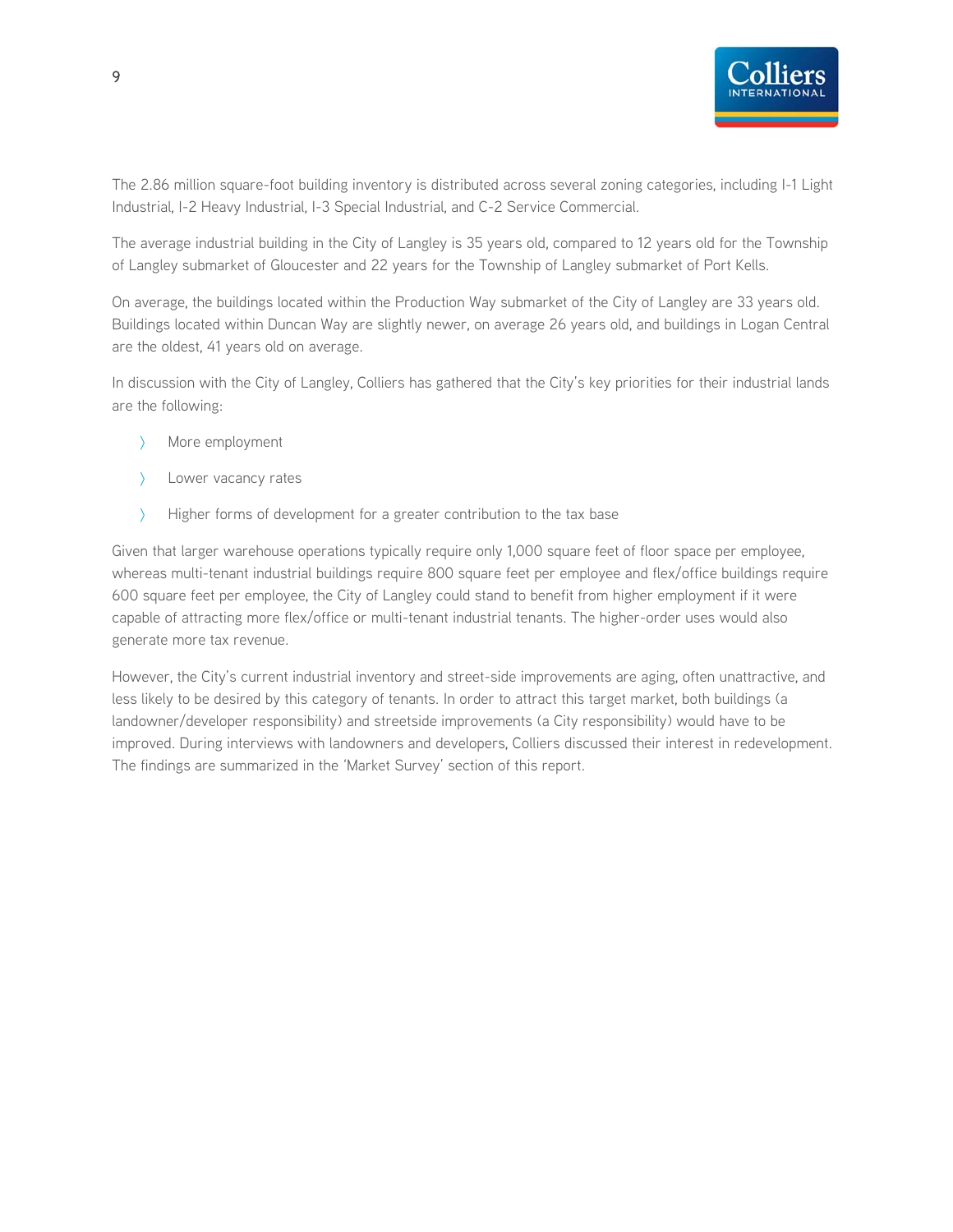![](_page_10_Picture_0.jpeg)

## Investment Attraction and Site Selection

An overview of investment attraction and site selection practices is outlined in this section to assist in providing the context for attracting companies and business into the community. To help position the investment opportunities and challenges for the City of Langley, the following elements of investment attraction and site selection will be discussed:

- > Industry Standards and Rationale
- Data Sources for Investment Location Decisions
- Key Data Sets for Investment Location Decisions
- General Trends in Location Strategies and Selected Criteria for Evaluating Location Decisions

#### Industry Standards and Rationale

In late 1999, the International Economic Development Council (IEDC)—regarded as the key professional association for economic development agencies in North America—set out to develop standard data sets that would be consistently used to evaluate investment location decisions. The process and product were developed by site selectors from professional private sector companies who agreed to assist companies in making location investment decisions and, in addition, to help communities by providing a consistent framework for the site selection process. Although developing relationships with and becoming engaged with site selectors is only one aspect of the overall economic development attraction process, demonstrating community capacity to site selectors by making key location investment data available is a good start.

It was determined through input from many communities—including Canadian communities—that to attract new facilities in today's highly competitive environment, reliable and comprehensive data must be quickly available to corporate location professionals. Economic development professionals working collaboratively with corporate location professionals (IEDC Task Force) have devised a comprehensive site selection data template to guide communities with data collection, analysis and delivery. The end goal: to adopt the template as the industry standard for the site selection process.

When it comes to data, location consultants find a good proportion of what they need on the Internet and through private providers before they ever contact a municipality. So for economic development professionals looking to control their data message and craft an attractive community profile, most of that control has already been lost to Internet and private database technologies. Implementation of standards returns control to the community: everyone involved in the location process is clear on the data being examined and can bank on its reliability. Communities can then build a marketing campaign that complements the data and compensates for any problems revealed.3

-

<sup>&</sup>lt;sup>3</sup> Adapted from Article by Jay Garner, IEDC.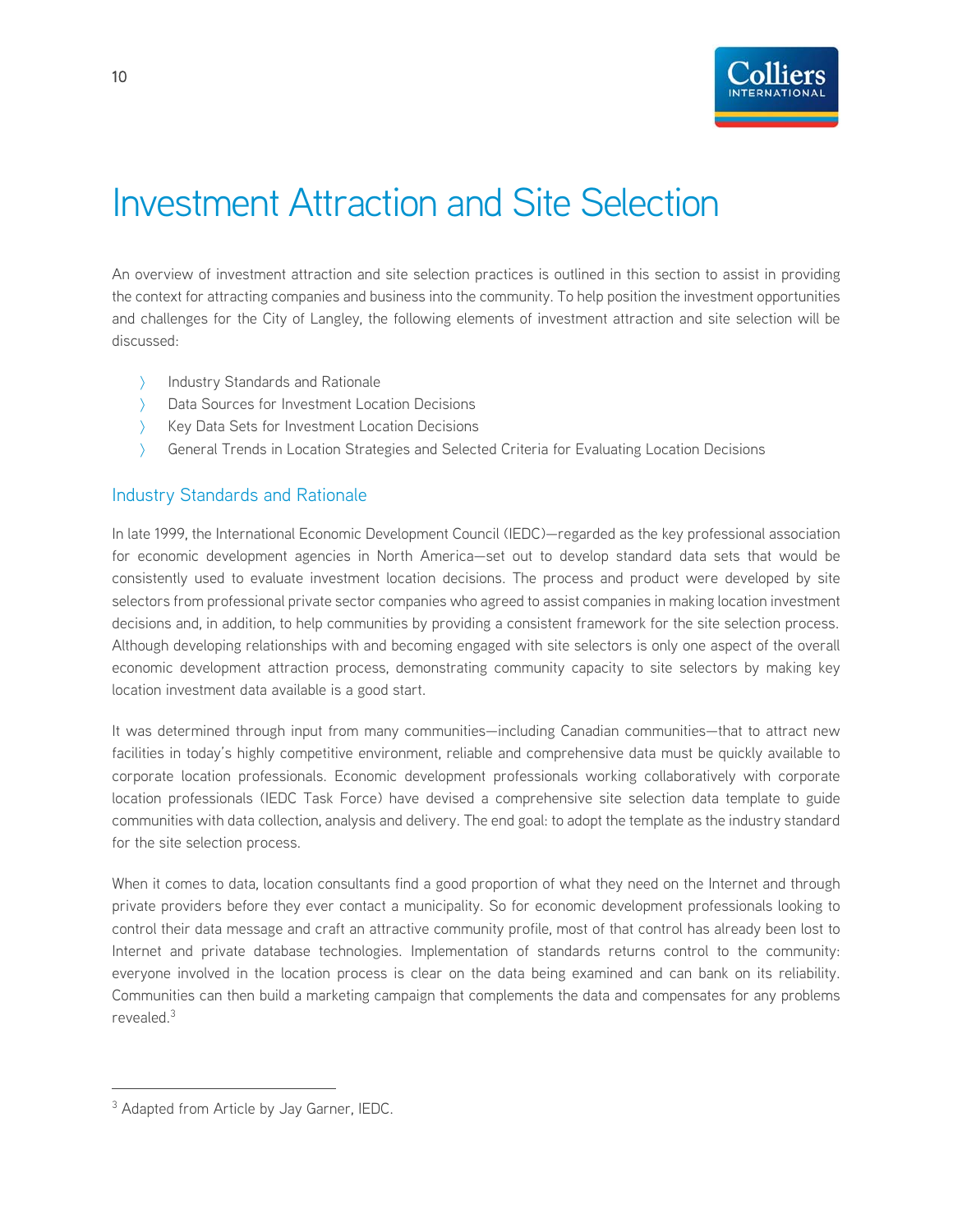![](_page_11_Picture_0.jpeg)

The IEDC Task Force recognized that establishing common approaches to data gathering and assessment would provide a host of benefits to communities as well as facilitate the site selection process. Having the data (updated annually) also helps communities better understand their local economy, chart economic and industrial changes (including internal restructuring trends in specific industries), map emerging jobs (and the training and education needs for them) and provides information for strategic planning, program evaluation, marketing, retention, and advocacy to local officials and other relevant parties. Having comparable statistics makes all this activity even more powerful.

### Data Sources for Investment Location Decisions

Over the past decade, not only have the numbers of corporate expansions and relocations increased but the time frame in which they occur has tightened dramatically. For businesses competing in today's relentless investment climate, the facility siting process has been reduced from six months to between 45 and 90 days. As a result, communities now receive a growing number of information requests and questionnaires from a wider range of location professionals, all requiring different types of data organized in different formats that must be completed in shorter response times. Location consultants struggle with communities' inability to provide reliable data in the required time frames.

Approximately two thirds of data points are available from public sources. For British Columbia, these sources are typically: Municipal Data, B.C. Government Sources Data, Statistics Canada, Conference Board of Canada and related research organizations. However, often the remainder of critical data must be gathered locally, including available sites and buildings.

### Key Data Sets for Investment Location Decisions

The December 2014 Community Profile Site Selector Database<sup>4</sup> for the City of Langley does identify many key datasets used for location decision making, and the City of Langley Statistical Profile provides information about key data points across several years<sup>5</sup>. However, Colliers identified one other key information source on the City's website that needs updating- the 'Investing' subpage of the 'Business & Development' section<sup>6</sup>. This page contains dated real estate market data released in 2010 and 2011. Given the constantly evolving real estate market within Metro Vancouver, it is key that the City continues to update and improve this collection of data on an annual basis.

-

<sup>&</sup>lt;sup>4</sup> http://www.city.langley.bc.ca/sites/default/files/uploads/Discover/Community\_Profile.pdf

<sup>5</sup> http://www.city.langley.bc.ca/sites/default/files/uploads/Discover/Statistical\_Profile\_Summary\_2013.pdf

<sup>&</sup>lt;sup>6</sup> http://www.city.langley.bc.ca/business-development/investing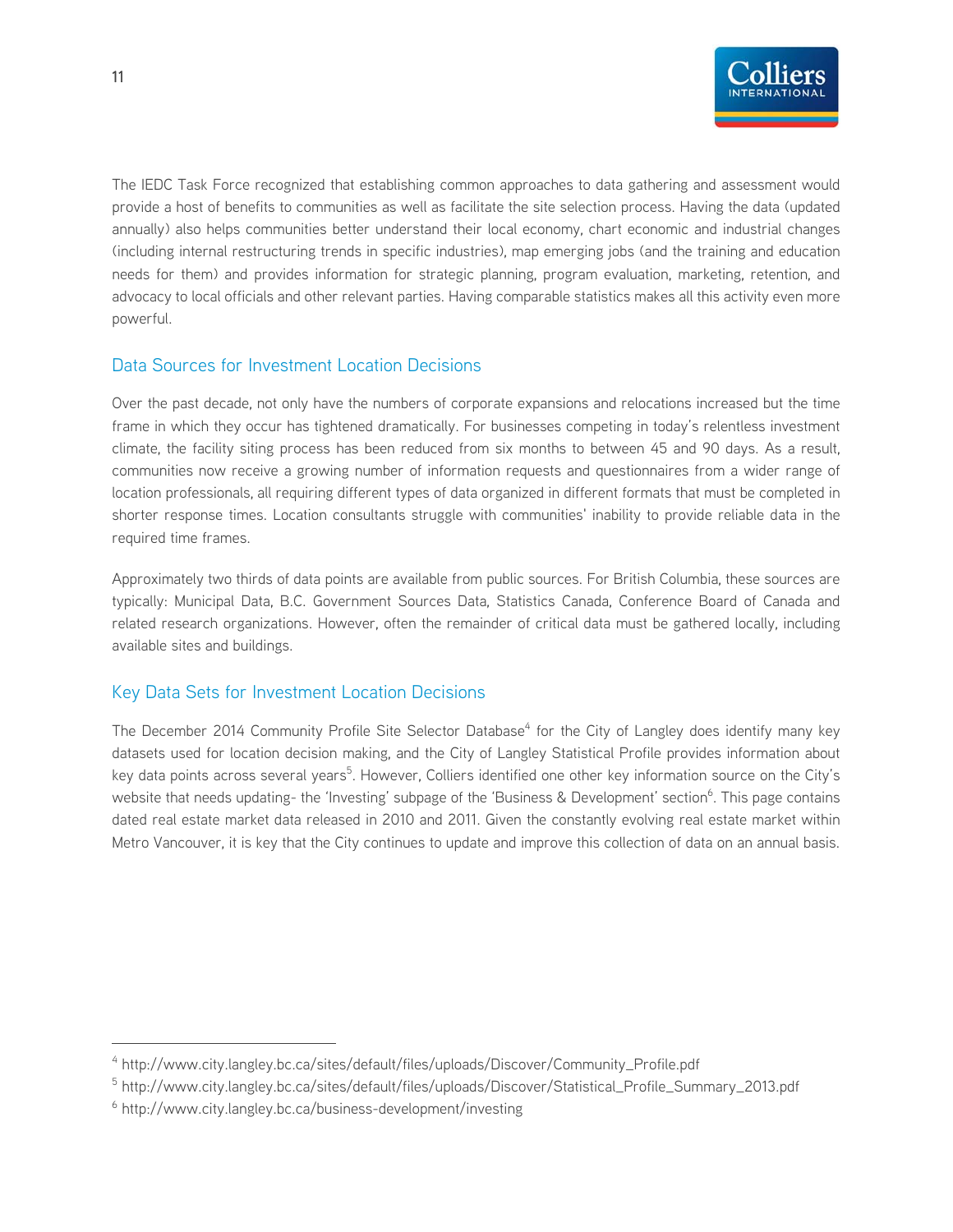![](_page_12_Picture_0.jpeg)

The following table provides a summary list of Investment Location Data Sets recommended by IEDC (2007):

| DEMOGRAPHICS & EMPLOYMENT       | Population                                                |
|---------------------------------|-----------------------------------------------------------|
|                                 | <b>Workforce Education</b>                                |
|                                 | Household Income                                          |
|                                 | Labour Force                                              |
|                                 | Leading Employers by Sector Employment/Unemployment rates |
|                                 | Employment by Occupation                                  |
|                                 | Commute times                                             |
|                                 | Labour participation rates                                |
| <b>LEADING EMPLOYERS</b>        | By sector size and scope                                  |
| PROFILE OF COMPANIES            | New to the area in the last 3 years                       |
| RESEARCH AND DEVELOPMENT        | Nearby public and private facilities and areas of focus   |
| <b>CENTRES</b>                  |                                                           |
| HIGHER EDUCATION: UNIVERSITIES, | Programs/Credentials                                      |
| COLLEGES, TECHNICAL INSTITUTES  | Locations/Enrolment                                       |
|                                 | Number of graduates                                       |
| PAYROLL COSTS BY INDUSTRY       | Average Salary by Selected Occupation                     |
|                                 | Workers Compensation/Employment Insurance Costs           |
| LABOUR MANAGEMENT RELATIONS     | Unions                                                    |
|                                 | Employer and Employee work environment                    |
| <b>TRANSPORTATION</b>           | Road and carriers                                         |
|                                 | Rail                                                      |
|                                 | Airports                                                  |
|                                 | Warehousing                                               |
|                                 | Overnight express access and delivery                     |
| <b>TAXATION</b>                 | Property                                                  |
|                                 | Machinery and equipment                                   |
|                                 | Sales/Federal taxes                                       |
|                                 | Corporate tax rates                                       |
| COMMERCIAL BUSINESS             | Characteristics                                           |
| INDUSTRIAL OCCUPANCY BUILDING   | Specifications                                            |
| <b>SUPPLY</b>                   | Zoning                                                    |
|                                 | Transportation and Utility Profile                        |
|                                 | Lease costs                                               |
|                                 | <b>Tenant Profile</b>                                     |
| INDUSTRIAL SITE PROFILE         | Zoning                                                    |
|                                 | Acreage                                                   |
|                                 | <b>Transportation Profile</b>                             |
|                                 | Water                                                     |
|                                 | Sanitary                                                  |
|                                 | Protective Services: Fire/Emergency Medical/Police        |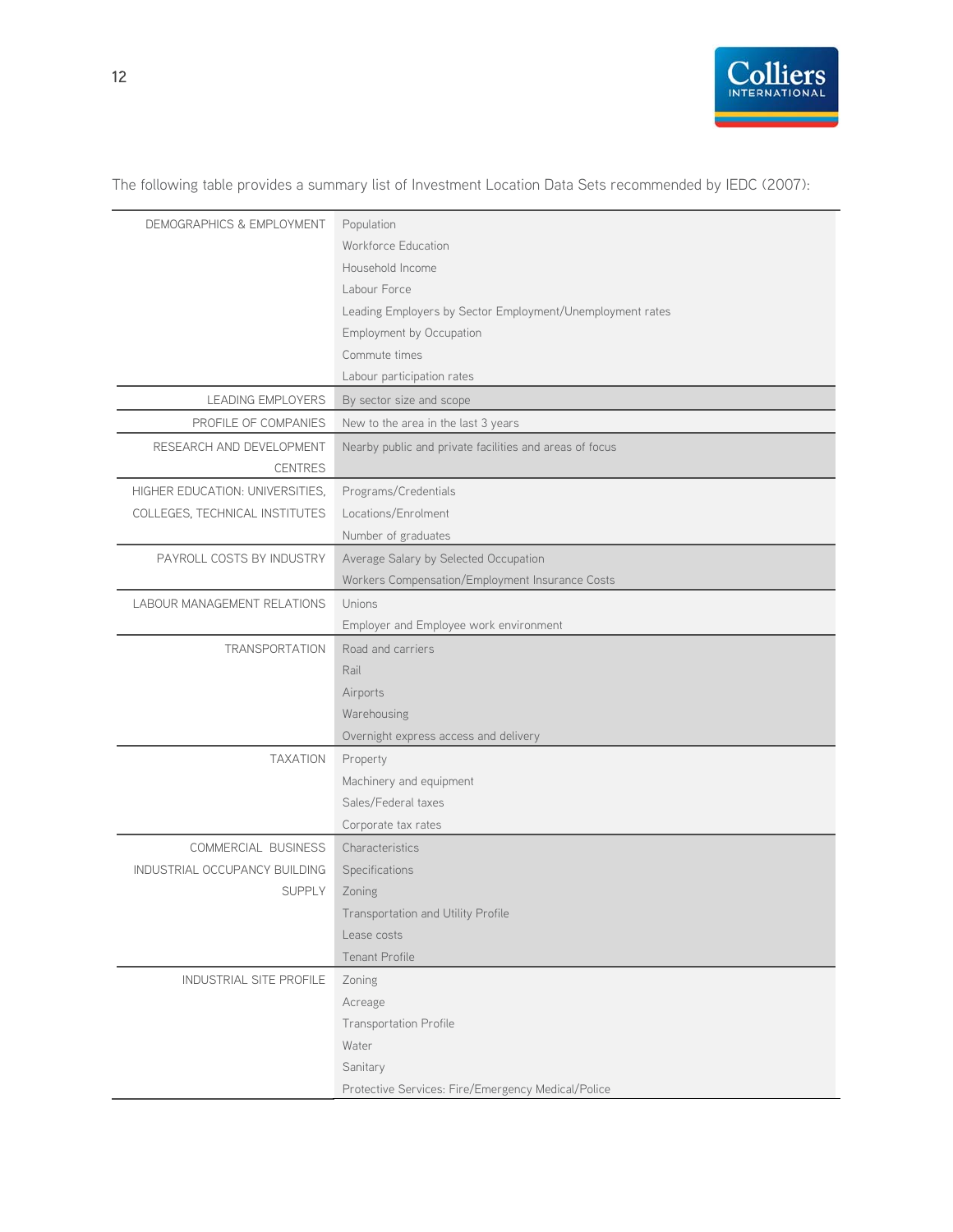![](_page_13_Picture_0.jpeg)

| <b>GENERAL COMMUNITY UTILITIES:</b> | Potable Water                                  |
|-------------------------------------|------------------------------------------------|
| SUPPLIER/AVAILABILITY/RATES         | <b>Processed Water</b>                         |
|                                     | Sanitary                                       |
|                                     | Electrical                                     |
|                                     | Telecommunications                             |
|                                     | Natural Gas                                    |
| <b>ENVIRONMENTAL</b>                | Regulatory permitting processes                |
|                                     | Waste management                               |
| <b>GOVERNANCE</b>                   | Local, regional and provincial profiles        |
| INTERNATIONAL PROFILE AND           | Private and public companies and organizations |
| <b>PRESENCE</b>                     |                                                |
| COMMUNITY CHARACTERISTICS           | Climate                                        |
|                                     | Housing market                                 |
|                                     | Personal income tax rates                      |
|                                     | Education system                               |
|                                     | Health care                                    |
|                                     | Recreation and sports                          |
|                                     | Culture                                        |

Based on these basic considerations, companies are able to choose a site that will best serve their needs and help them achieve their goals. Depending on the type of business, companies must also take into consideration their unique requirements and those requirements that correspond to their overall corporate strategy and corporate goals.

#### General trends in location strategies

Globalization and technology have been the biggest drivers of change in the location decision process over the last 30 years. Location activity has been very high in recent decades as a result of technology improvements, economic growth, international expansion and globalization, and corporate restructuring, mergers and acquisitions.

When companies seek new sites, they generally strive to keep operating and keep start-up costs low so they often choose locations in collaboration with economic development groups to achieve these goals. Traditionally, companies expect to move into new facilities quickly so they tend to focus on leasing facilities. Also, by leasing facilities, companies can relocate every few years if market conditions or their needs change. However, given the long-running low interest rate environment, financing the purchase of an existing building or the purchase of land for a build-to-suit facility has become less expensive. In this environment, owner-users of industrial space often outbid investors, and strata projects become more financially lucrative for investors than traditional lease product.

Technology, especially communications technology, has not only been a driver of change but has facilitated the site selection process. Managers can obtain initial information on alternative locations via the Internet on websites such as SpaceList.ca and brokerage websites. Site selection agencies also increasingly use geographical information system (GIS) technology.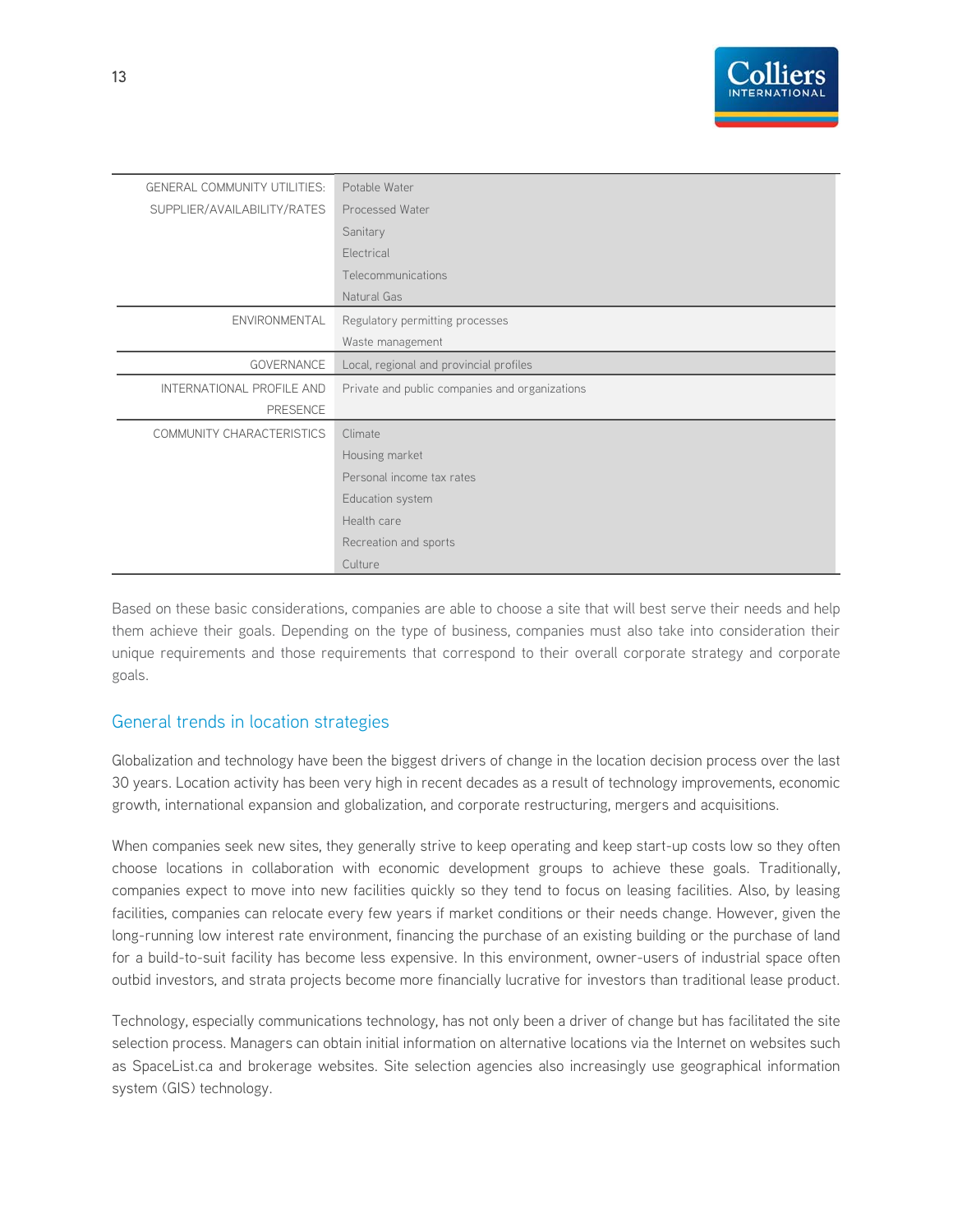![](_page_14_Picture_0.jpeg)

Location databases have enabled companies to do initial screening themselves, reducing their need to rely on economic developers providing only very specific information and details on locations—such as commuting patterns and workforce characteristics.<sup>7</sup>

#### Selected Criteria for Evaluating Location Decisions

This study included a review of industry-standard location factors for considering investment, as well as factors considered important in the Metro Vancouver region by companies who have made recent investment location decisions.

This information provides current insights into investment attraction opportunities and challenges and into many of the factors that influence and affect investment location decisions.

The selection criteria have been narrowed to what appears to drive current and immediate interests for an initial site location process:

- > Road Transportation
- > Rail Transportation
- Proximity to local markets
- > Proximity to other markets
- > Proximity to suppliers
- Star Cost and availability of land
- Municipal taxes and fees
- Municipal regulations: planning and permitting processes
- Utilities and municipal services
- Access to skilled labour
- Affordable housing supply
- $\sum$  Proximity to the ports

 $\overline{a}$ 

- > Availability to public transit
- Community image/profile
- > Recreation leisure services
- Availability of professional services
- Proximity to post-secondary education

<sup>&</sup>lt;sup>7</sup> Source: Industrial Manufacturing - Directory of Mfrs of Manufacturing Equip. Products & Resources.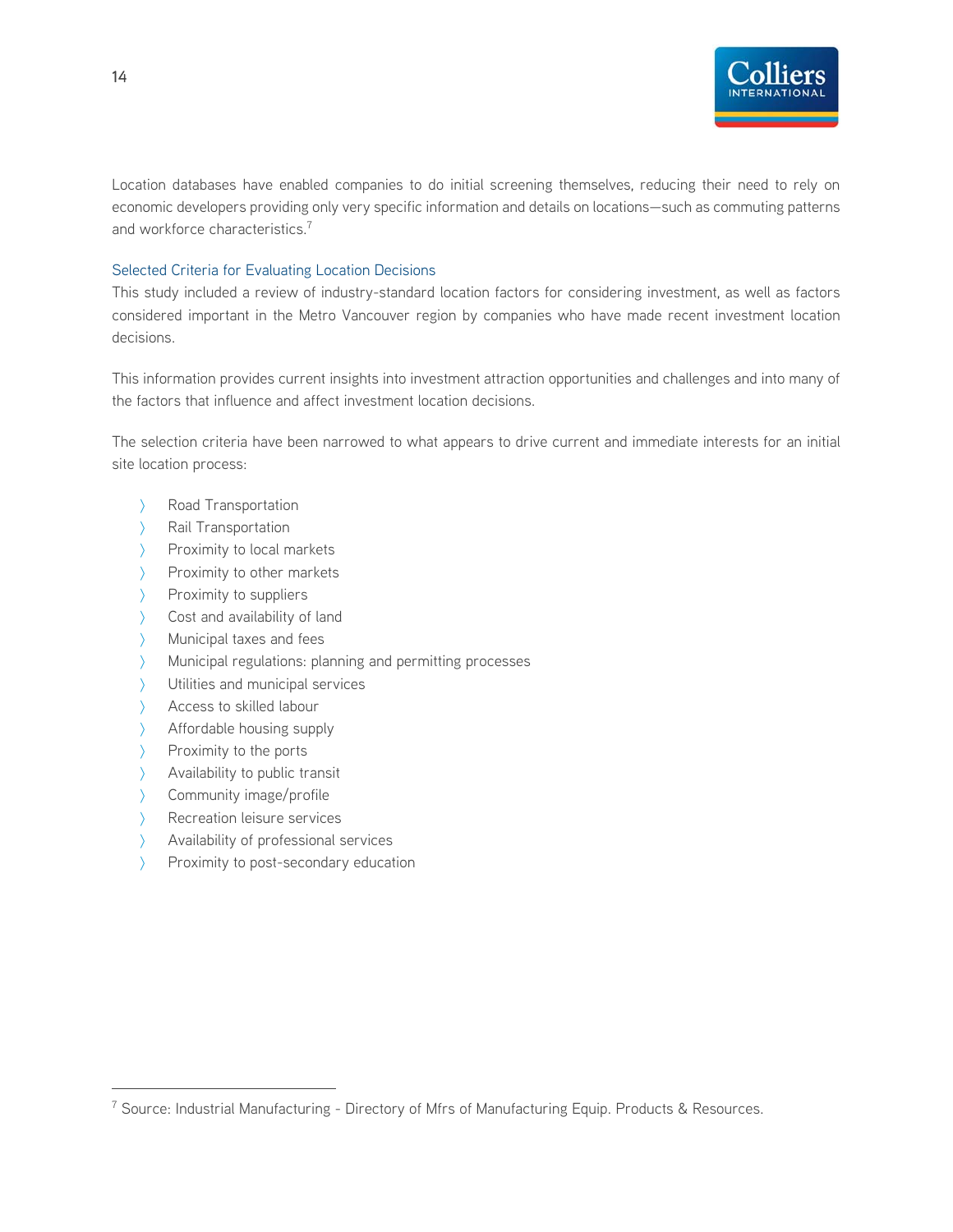![](_page_15_Picture_0.jpeg)

# Market Survey

Colliers conducted a market survey with a cross-section of industrial users, real estate professionals and industrial land owners/developers to note their perceptions of the City's strengths and weaknesses with regards to attracting and retaining industrial businesses.

The participant included in the study were:

- Vito DeCicco Senior Vice President, Greater Vancouver Industrial Division, Colliers International
- Malcolm Earle Senior Vice President, Greater Vancouver Industrial Division, Colliers International
- Randy Heed Senior Vice President, Greater Vancouver Industrial Division, Colliers International
- Willie Kwun Real Estate Owner/Developer, WK Property
- Robb McKenzie Langley Plant Manager, IPEX Inc.
- Dennis Martini President, Martini Construction Ltd.
- Chris Morrison Senior Vice President, Greater Vancouver Industrial Division, Colliers International
- Mark Omelaniec President, Langley Concrete Group of Companies
- David Wesik Vice President, Operations & Corporate Development, Wesgroup Properties

The following criteria were tested:

- Road transportation
- > Rail transportation
- Proximity to local markets
- Proximity to other markets
- > Proximity to suppliers
- Cost of land
- Municipal taxes and fees
- Municipal regulations
- Utilities/municipal Services
- Access to skilled labour force
- Affordable housing supply
- > Proximity to Port Metro Vancouver
- Availability of public transit
- Community image/profile
- Recreation/leisure opportunities
- Availability of professional services
- > Proximity to post-secondary educational institutions

In addition, those interviewed were asked to identify any additional criteria important to their location decisions and to identify any concerns, issues and opportunities within the City of Langley that affected their location decisions.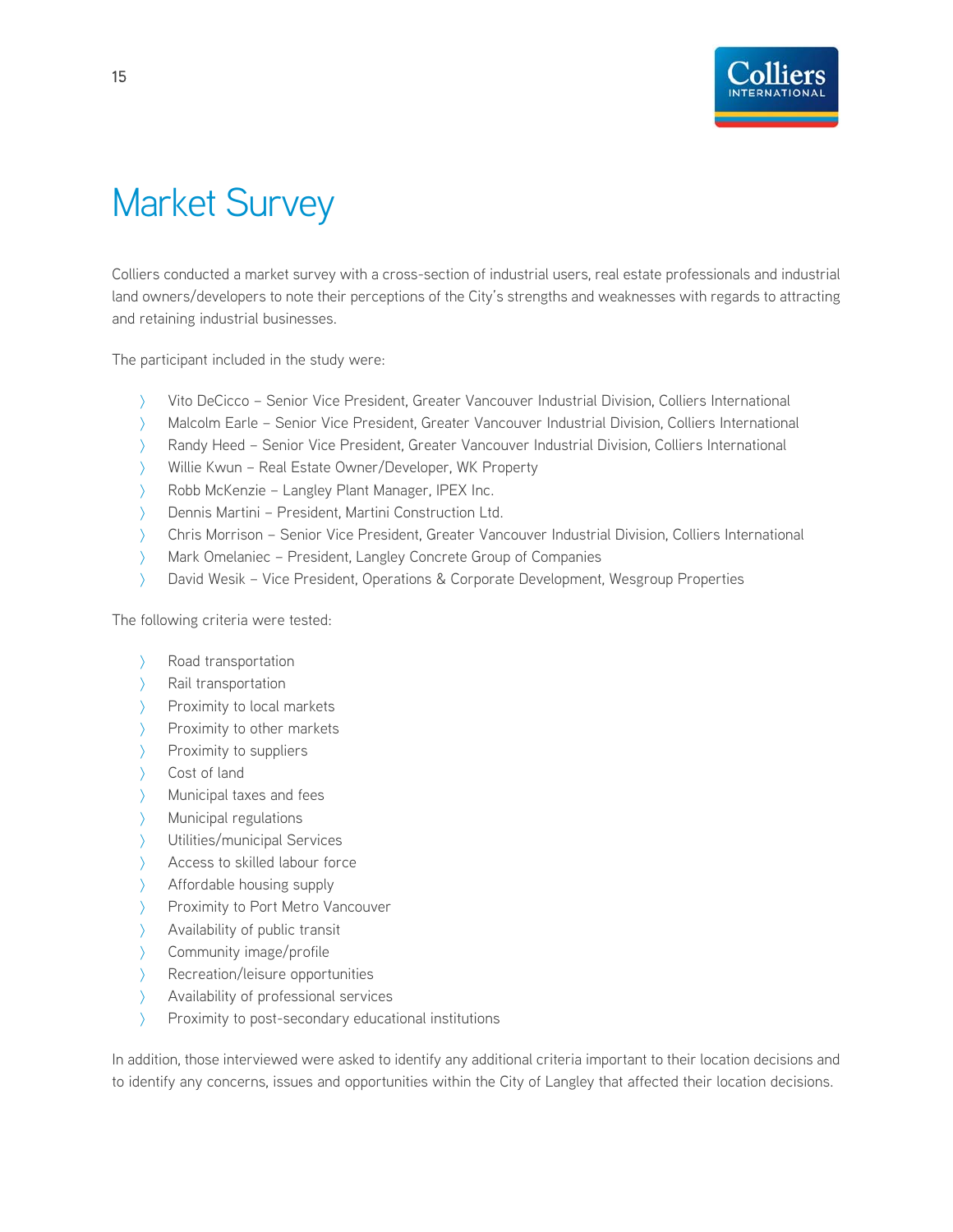![](_page_16_Picture_0.jpeg)

### Survey Summary

The following section is a brief paraphrased and note-form summary of responses received from survey participants. A detailed summary discussion is provided in the next section of the report.

- 1. What are the three most important factors or trends you believe will influence future location decisions for companies in your sector?
	- > Availability of vacant and serviced land
	- > Cost of land
	- > Transportation access
	- > Cost lease rates/property value/taxes/ hydro/water/labour
	- > Building efficiencies
	- > Yard storage
	- > Access to employee base
	- > Access to services
	- > Larger parcel sizes required by distribution companies and developers
	- > Infrastructure provided lights/sidewalks
	- > Acceptance of flexible industrial uses
	- > Economic conditions
	- > Small business opportunities
- 2. On a scale from 1 to 5, how important overall is each of the following criteria for companies in your sector when selecting a location? (circle appropriate rating)

![](_page_16_Figure_18.jpeg)

● broker ● developer/landowner ● user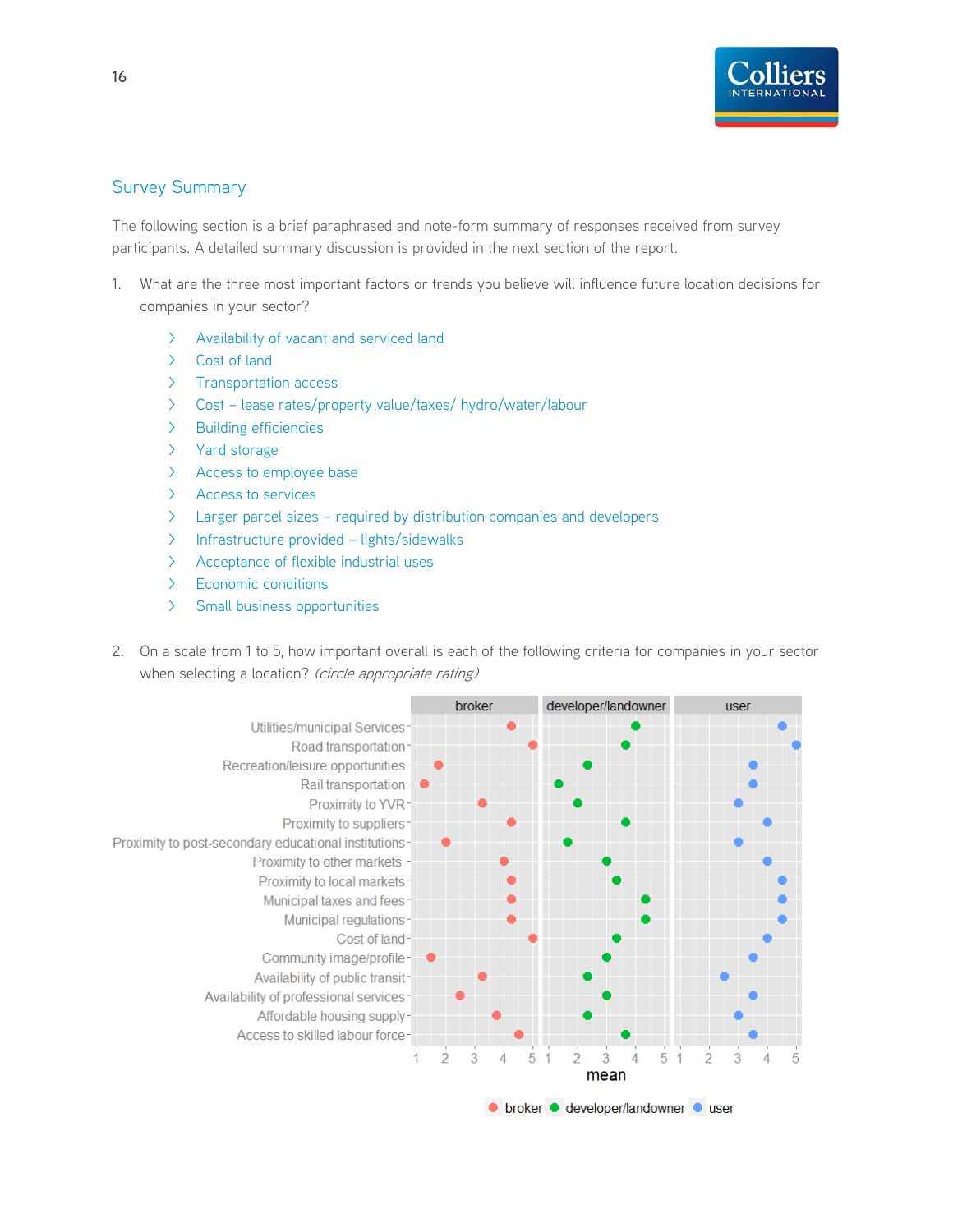![](_page_17_Picture_0.jpeg)

|                                                         | Comment                                                                                                                                               |
|---------------------------------------------------------|-------------------------------------------------------------------------------------------------------------------------------------------------------|
| Road transportation                                     | Reducing travel times is critical. City of Langley tenants are more local than<br>regional. Regional tenants tend to locate along Hwy 1/99.           |
| Rail transportation                                     | Few tenants using rail, but for those who do, it is vital.                                                                                            |
| Proximity to local markets                              | No additional comments.                                                                                                                               |
| Proximity to other markets                              | No additional comments.                                                                                                                               |
| Proximity to suppliers                                  | Some say very important, others say important on a case by case basis.                                                                                |
| Cost of land                                            | Drives lease rates.                                                                                                                                   |
| Municipal taxes and fees                                | Drive gross occupancy costs. A tool to compete with other cities for<br>husiness.                                                                     |
| Municipal regulations                                   | Langley's broadly-defined industrial zones are a benefit. Consistency in<br>application is key.                                                       |
| Utilities/municipal Services                            | These are expected as a given.                                                                                                                        |
| Access to skilled labour force                          | Increasing in importance.                                                                                                                             |
| Affordable housing supply                               | Rarely discussed but may be more important than the industry realizes.                                                                                |
| Proximity to Port Metro<br>Vancouver                    | Not important for the types of tenants who wish to locate in Langley but<br>very important for others in the Lower Mainland.                          |
| Availability of public transit                          | Industrial staff tend to drive in the Fraser Valley. Accessibility by car is more<br>important but transit is important for lower-wage manufacturers. |
| Community image/profile                                 | If the operation is employee-intensive, safety in the community is important.<br>Homelessness is bad for the community profile.                       |
| Recreation/leisure opportunities                        | No additional comments.                                                                                                                               |
| Availability of professional<br>services                | Dependent on the number of staff.                                                                                                                     |
| Proximity to post-secondary<br>educational institutions | More important for labs.                                                                                                                              |

Other criteria important to companies in your sector in selecting a location:

- > Availability (space/land)
- > Ownership vs tenancy
- > Yards for trailer parking and material storage
- > Community safety and security
- 3. What do you believe are the benefits of locating in the City of Langley?
	- > Approachable city staff/accessibility to key staff members
	- > Open to ideas
	- > Pro development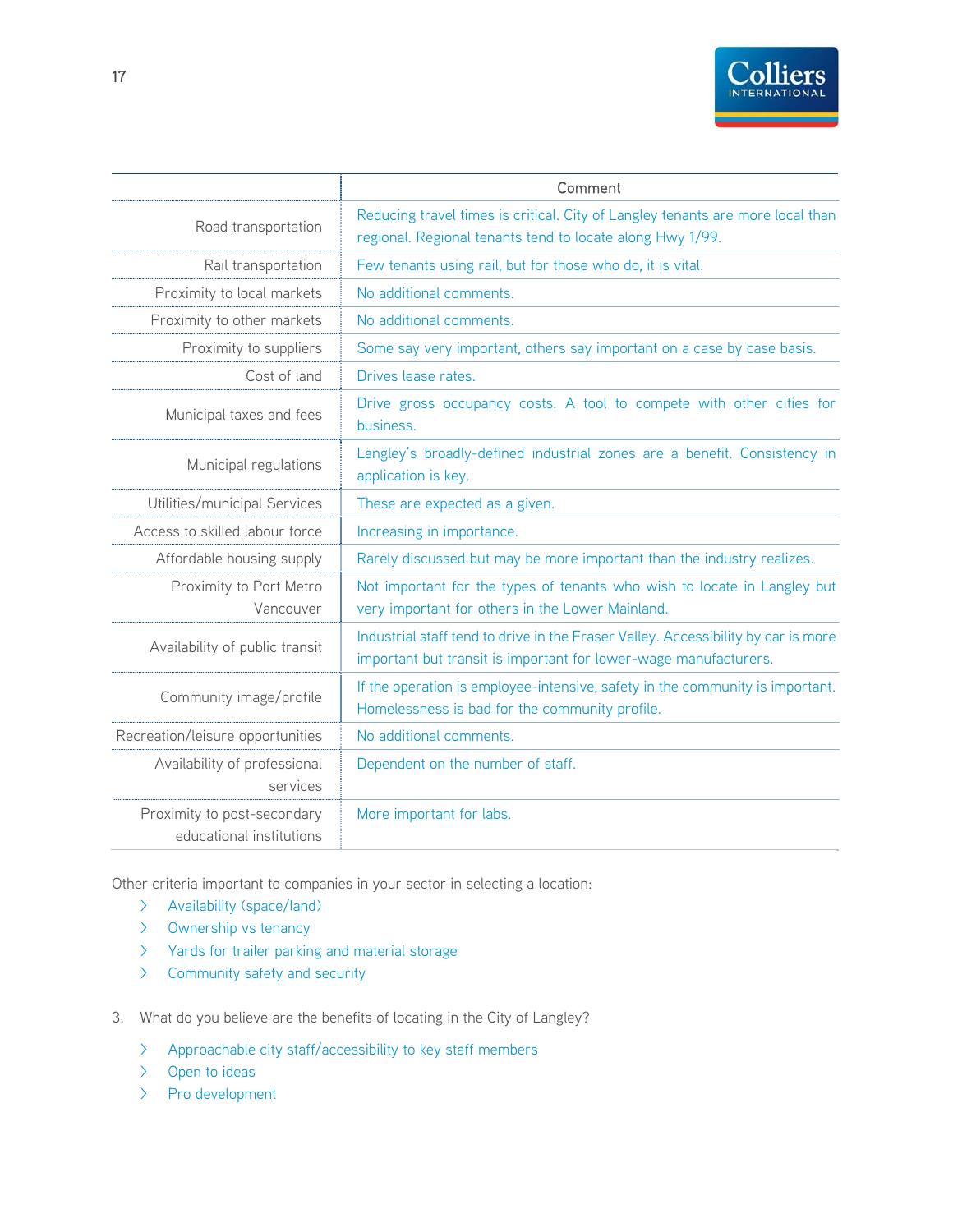![](_page_18_Picture_0.jpeg)

- > Commercial amenities
- > Professional services
- > Access to labour
- > Big thoroughfare
- > Central to all major routes and several options to access Vancouver core
- > Access to affordable housing supply
- > Close to wealthier population in South Langley and South Surrey
- > Proximity to Kwantlen and Trinity
- > Bus services
- > Approvals process is timely. One respondent noted a preference for working with the City over the Township because of this.
- > Still allows outdoor storage in light industrial zones
- > Industrial guidelines still flexible
- 4. How would you go about making a location decision? What information and sources of information would you most look to or consider?
	- > Online research on availabilities and costs
	- > Looking at signage
	- > Turning to professional services like brokerage
	- > Looking at the impact of red tape on business
	- > Looking at the development process and timelines
	- > Looking at the DCC structure
	- > City's GIS
	- > Information from the economic development office
	- > Look at proximity to markets
	- > For tenants/users: Conduct drivetime analysis for customers, suppliers, employees, retail locations
	- > For landowners/developers: redevelopment potential, tenant mix, capitalization value
- 5. What can the City of Langley do to help your sector consider it as a place for future opportunities for location or expansion?
	- > Better manage traffic/congestion on the Bypass
	- > Create more industrial land supply
	- > Reduce red tape/make permit process seamless and shorter (although already far better than Campbell Heights' 2 years)
	- > Reduce zoning restrictions on fabrication and outdoor storage
	- > Advertise market availabilities
	- > Partner with educational institutions such as Trinity, Kwantlen, to make sure manufacturers have access to skilled labour
	- > Make information on upcoming infrastructure upgrades (changes to rail corridors/overpasses/road widenings) more available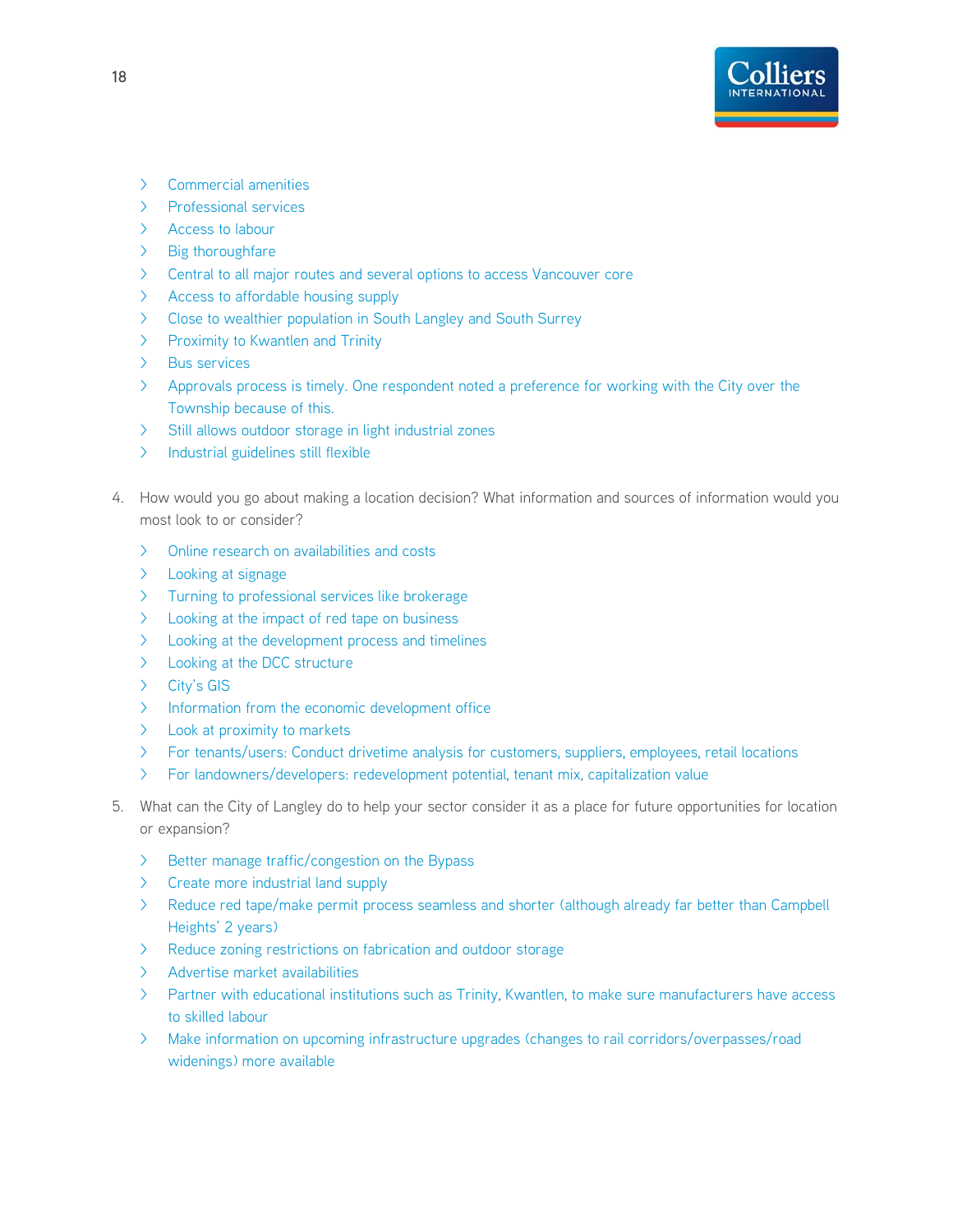![](_page_19_Picture_0.jpeg)

- $\triangleright$  Offer taxes incentives such as Surrey's tax breaks for the Bridgeview area<sup>8</sup>
- > The local bus loop is dangerous and industrial areas along Production Way need streetlights, sidewalks
- > Create an inventory of underutilized land and consider selling
- > Continue to invest in roads and utilities
- > Signage identifying industrial park/areas (Production Way and Duncan Way)

Additional Comments

- > Redevelopment is rare because most buildings still "functional"
- > Continue with timely approvals process and business-friendly approaches
- > Space for truck parking is important to tenants
- > Lower Mainland industrial sector is more weighted toward distribution than manufacturing. Difficult to increase land use intensification for distribution
- > Developers are seeing client requirements for site coverages in 25-35% range
- > Dealerships also have low employment per acre
- > Campbell Heights does not allow outdoor storage so some users are looking to Langley for this use
- > There is a perceived lack of consistency in the application of the City's bylaws governing outdoor storage uses due to grandfathered zoning provisions
- > The City rezoned industrial and now there is a lack of services for industrial clients. Suppliers such as Acklands-Grainger left
- > Difficult to route large trucks through the City/long delays waiting for trains
- > Homelessness/graffiti/break-ins are major issues
- > Landlords currently earn \$6.50-\$6.75 leasing their older industrial buildings
- > In order to consider redevelopment, landlords/developers are waiting for new industrial building lease rates to reach \$9, they are currently \$7.50-\$8.00

 $\overline{a}$ 

<sup>&</sup>lt;sup>8</sup> The City of Surrey waives property taxes for 3 years, defers DCC payments, and reduces building permit fees by 50% in the Bridgeview/South Westminster Economic Investment Zone. Source: http://www.surrey.ca/files/Southwestminter-Bridgeview\_2011.pdf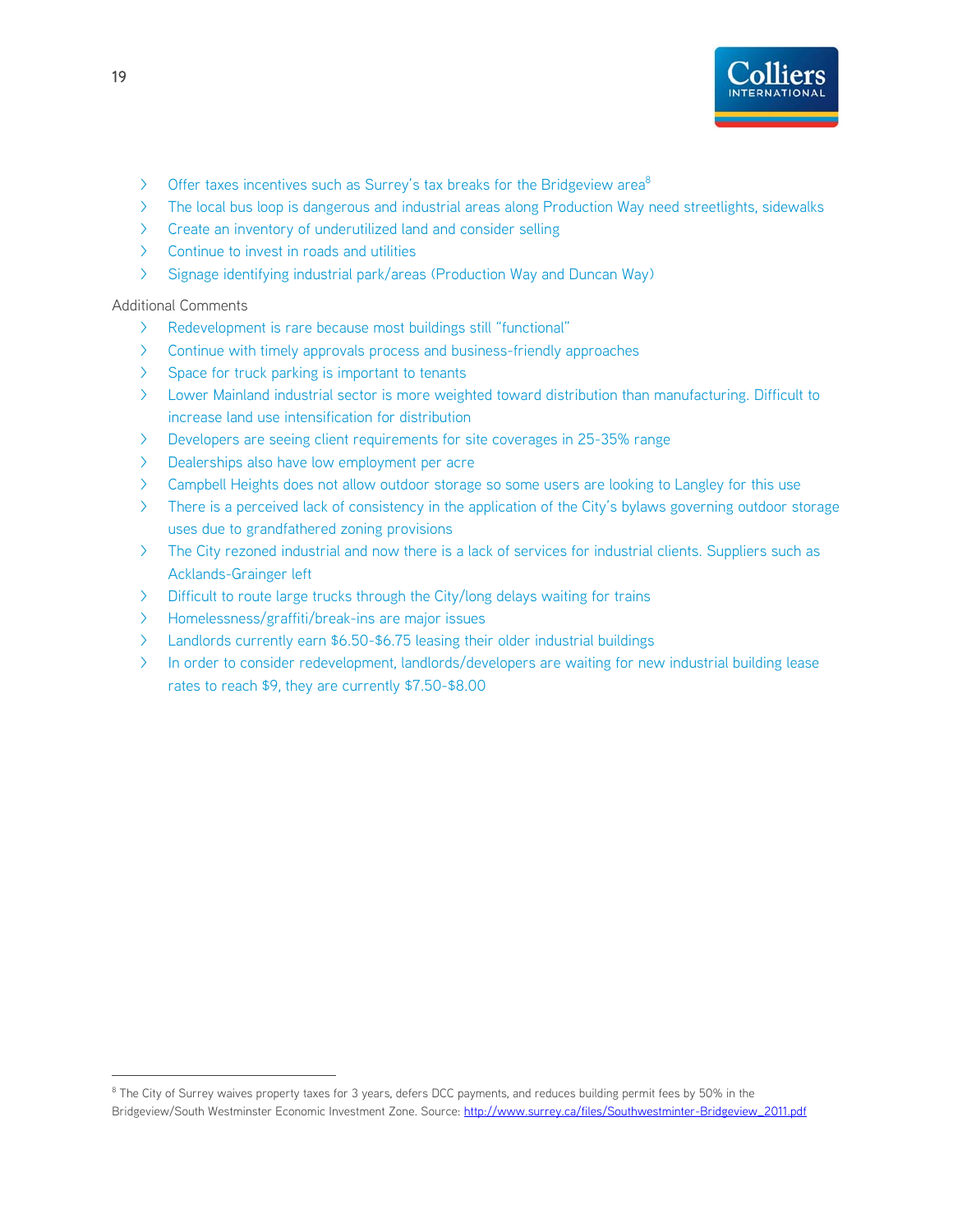![](_page_20_Picture_0.jpeg)

### Summary Discussion

#### Most Important Location Criteria

The following issues are described by end users, brokers and developers as being most important to industrial businesses within the Lower Mainland:

- > Road Transportation
- > Municipal taxes, fees, regulations, utilities and services
- > Cost of land
- > Proximity to suppliers
- > Proximity to local markets
- > Access to skilled labour force

As the Lower Mainland's industrial tenant base is largely distribution-oriented, access to major road infrastructure such as Highways 1 and 99 is very important to the average user. Although the City of Langley is well-located at the intersections of the Fraser Highway and Langley Bypass, some respondents have noted traffic congestion at these intersections is a problem and another mentioned the difficulty of routing large trucks through local routes. Respondents perceived the industrial businesses located within the City of Langley to be local-serving, compared to regional-serving businesses located along Highways 1 or 99. However, CKF Inc., IPEX Inc., and Westman Steel Industries, are some of several international exporters located in the area.

As the cost of land (whether outright acquisition or through its effect on lease rates) and municipal taxes and fees directly affect a business' bottom line, they also tend to rank highly in importance. Despite a lack of amenities and access, the Campbell Heights area in Surrey is growing due to it being one of the most cost-effective sources of industrial land in Metro Vancouver. Land in Campbell heights ranges from \$800,000 to \$900,000 per acre, compared to more than \$2 million per acre in a core market such as Richmond. Municipal taxes and fees drive gross occupancy costs and are some of few factors that Cities have direct control over.

Municipal regulations is another important criterion for users, landowners and developers. Industrial businesses desire flexibility and land uses such as open storage for truck trailers, materials, and finished product. Despite strong demand for open storage, few industrial markets allow for this use within their zoning bylaws. Although the City of Langley allows for open storage as an accessory use, one respondent perceived the guidelines to be inconsistent. This perception likely stems from grandfathered zoning positions that the City has changed over time and presents a need for further clarification to users and landowners.

Proximity and access to local markets and suppliers is also key for industrial tenants and owner-users. The City of Langley typically tends to attract industrial businesses that serve the Fraser Valley due to its distance from the Highway 1 and 99 corridors which allow quick access to other Lower Mainland markets. Additionally, one survey respondent noted that as the City of Langley rezoned industrial sites, the pool of industrial service suppliers started to erode. Ackland-Grainger's move from the City of Langley to the Port Kells industrial area more than five years ago was spurred by a need to expand and lack of available options within the City.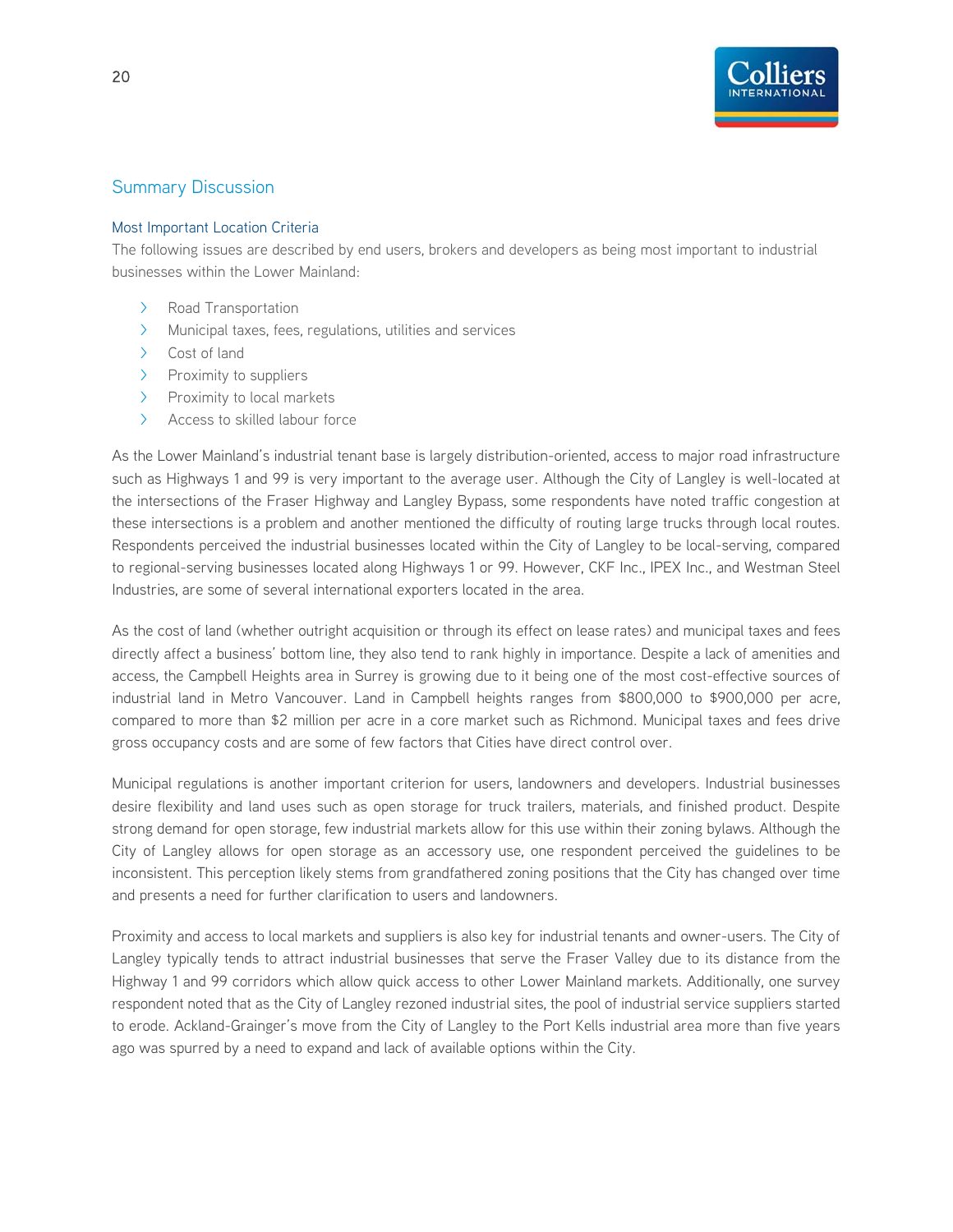![](_page_21_Picture_0.jpeg)

Access to a skilled labour force has been described as growing in importance by survey respondents. Although access to labour does not affect competition within the Lower Mainland (as long as a chosen location is accessible to residents throughout), it does affect competition for national companies making inter-provincial comparisons. One respondent mentioned that although it has traditionally been difficult to attract talented labour to the Lower Mainland, the recent downturn in Albertan markets has made recruitment easier.

#### Key Sources of Information Used in Location Decisions

Survey respondents noted that industrial businesses tend to look to either signage, online resources, or hire a representative when looking for location options. Key online resources mentioned include costing information such as municipal levies and fees and lease rates; development planning information such as applications processes and times, zoning bylaws, community plans; market demographics and economic profiles from a city's economic development office; and geographic information system data on particular properties. Drive times to key locations are also important to industrial users (usually an analysis of average drive times to customers, suppliers, or retail centers is conducted).

#### City of Langley Strengths

One of the key benefits to locating within the City of Langley, as cited by respondents, is the approachability of city staff, openness to ideas, pro-development policies and general business-friendly environment of the City. The timeliness of the approvals process is also very important to industrial businesses and land owners. One respondent noted a preference for working with the City over the Township because of this. The City of Langley is also more preferable than Campbell Heights due to its flexible industrial guidelines such as the allowance of outdoor storage in light industrial zones. Industrial areas within the city are also central to all major routes, with several options available to access the Vancouver Core, and City of Langley businesses also benefit from the proximity of commercial amenities and professional services, bus service, access to labour, and access to an affordable housing supply.

#### How Can the City of Langley Encourage Further Industrial Business Development?

All respondents agreed that a lack of industrial land supply and availabilities within the City of Langley is the key deterrent to new businesses locating there or existing businesses continuing to expand within the City. Other than a lack of availability, many respondents mentioned the need to reduce zoning restrictions on fabrication and outdoor storage in general, as well as continuing to keep the permit process as seamless as possible. Many respondents also mentioned a need for investment in infrastructure, including better managing traffic and congestion on the Bypass, installing streetlights and sidewalks along Production Way to increase the safety and security of the local bus loop, and making information on such infrastructure upgrades more readily available. Some respondents advised creating a marketing push to increase the area's profile, including promoting name brand tenants, installing attractive signage to identify the industrial park, advertising market availabilities, and offering tax breaks for businesses.

#### Other Comments

As noted in the 'Market Area Background' section of this report, the City of Langley could stand to gain from its industrial inventory being redeveloped to more multi-tenant industrial buildings or flex/office buildings. However, discussions with brokers and landowners revealed that landlords are currently satisfied with the \$6.50 - \$6.75 per square foot they are consistently earning on their older buildings. In order to justify redevelopment, they are looking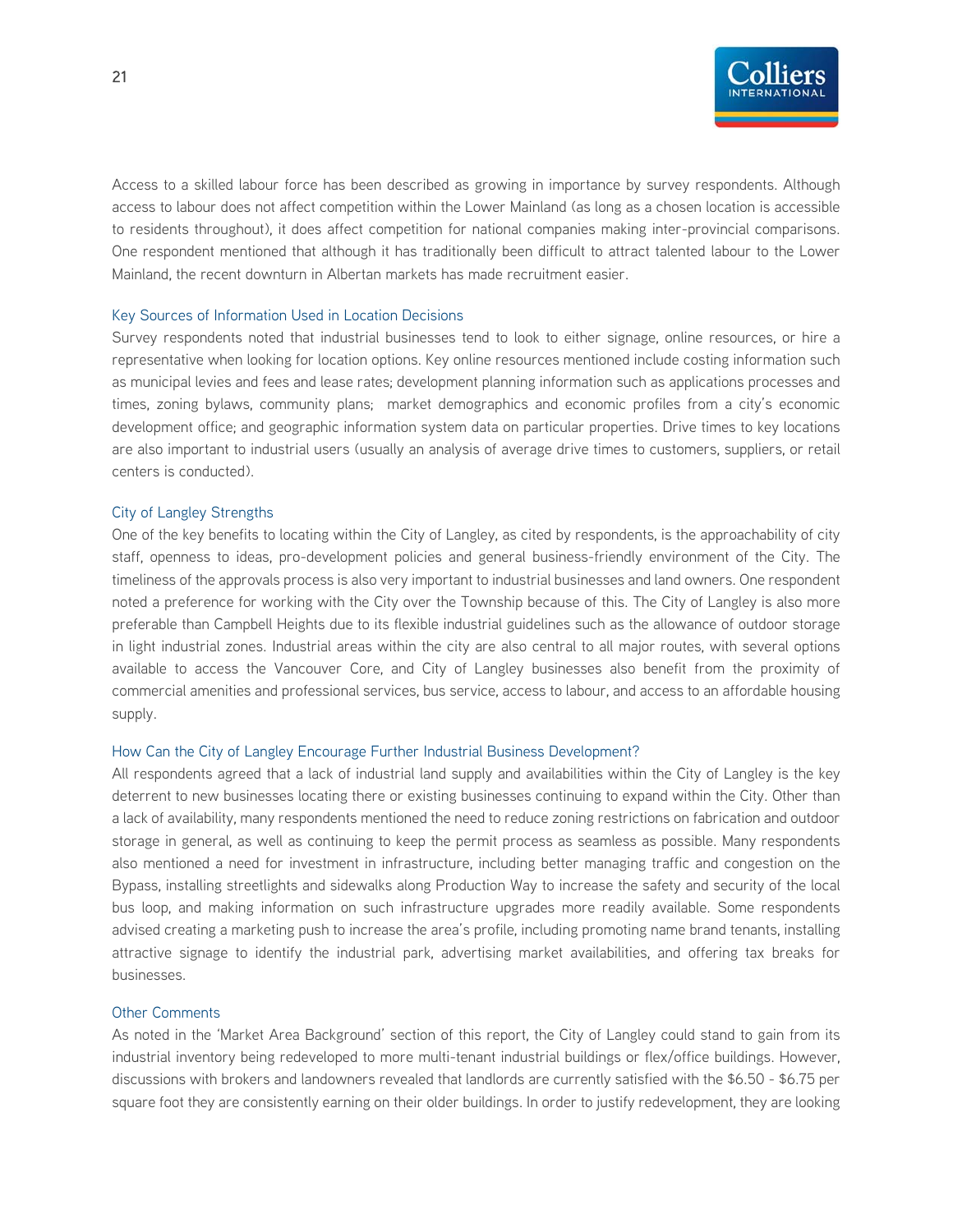![](_page_22_Picture_0.jpeg)

for newly-built multi-tenant industrial buildings to achieve lease rates of \$9 per square foot, but current new-build lease rates in markets such as Delta, Surrey and the Township of Langley are only achieving \$7.50 to \$8.00 per square foot.